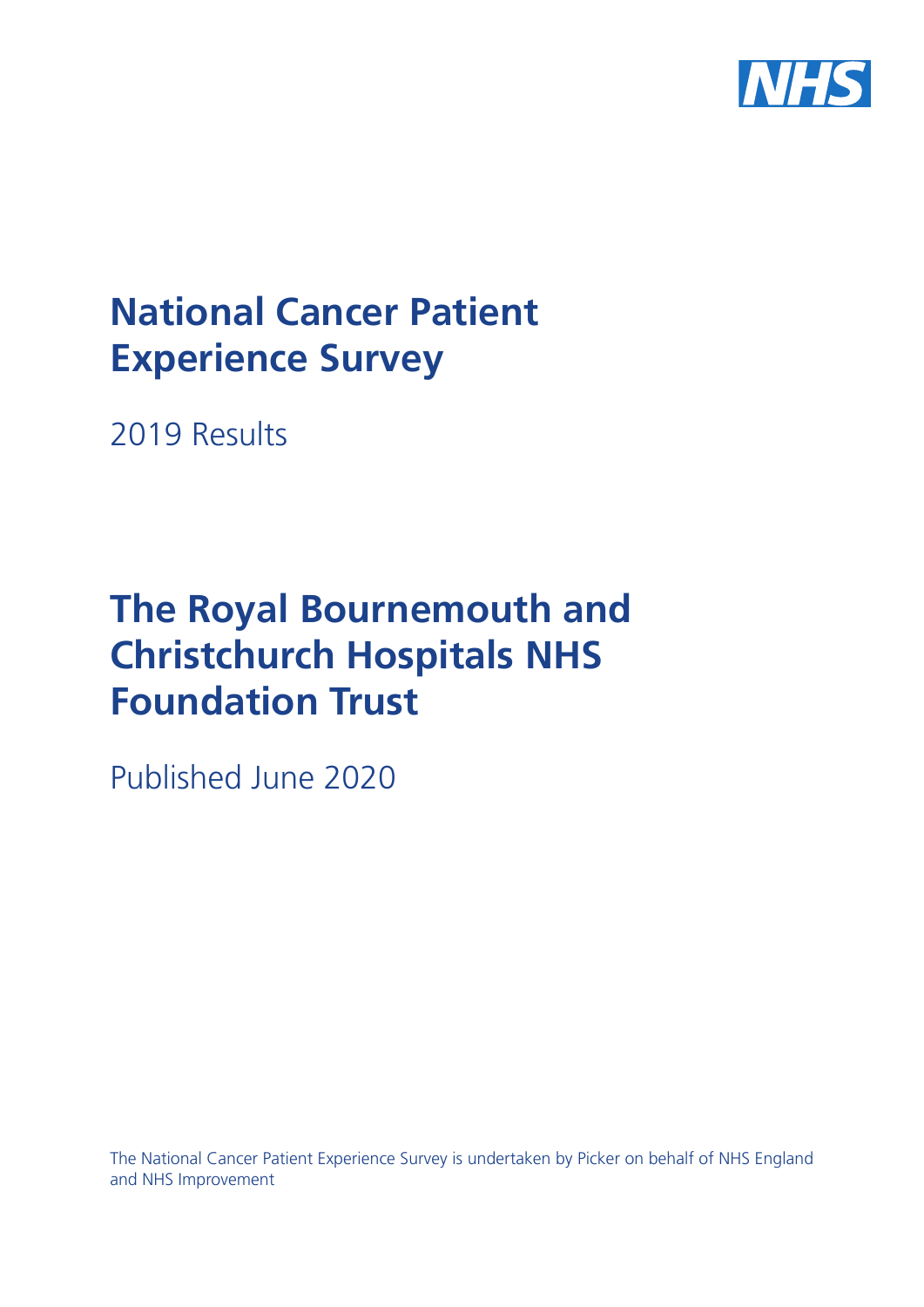# **Executive Summary** Case Mix Adjusted scores

### **Cancer Dashboard Questions**

The following seven questions are included in phase 1 of the Cancer Dashboard developed by Public Health England and NHS England:

Q61. Patient's average rating of care scored from very poor to very good

| $\Omega$ | 2                                                             | 3 | 4 | 5 | 6 | 8 | 9   | 10                                                                                            |                                                                                               |
|----------|---------------------------------------------------------------|---|---|---|---|---|-----|-----------------------------------------------------------------------------------------------|-----------------------------------------------------------------------------------------------|
|          |                                                               |   |   |   |   |   | 9.0 |                                                                                               |                                                                                               |
|          |                                                               |   |   |   |   |   |     |                                                                                               | Q18. Patient definitely involved as much as they wanted in decisions about care and treatment |
|          |                                                               |   |   |   |   |   |     | Q19. Patient given the name of a CNS who would support them through their treatment           |                                                                                               |
| 88%      | Q20. Patient found it very or quite easy to contact their CNS |   |   |   |   |   |     |                                                                                               |                                                                                               |
|          |                                                               |   |   |   |   |   |     | Q39. Patient always felt they were treated with respect and dignity while in hospital         |                                                                                               |
|          | leaving hospital                                              |   |   |   |   |   |     | Q41. Hospital staff told patient who to contact if worried about condition or treatment after |                                                                                               |
| 55%      | treatment                                                     |   |   |   |   |   |     | Q55. General practice staff definitely did everything they could to support patient during    |                                                                                               |

### **Questions Outside Expected Range**

|                                                                                                                       |            | Case Mix Adjusted Scores   |                            |                   |
|-----------------------------------------------------------------------------------------------------------------------|------------|----------------------------|----------------------------|-------------------|
|                                                                                                                       | 2019 Score | Lower<br>Expected<br>Range | Upper<br>Expected<br>Range | National<br>Score |
| Q2. Patient thought they were seen as soon as necessary                                                               | 89%        | 81%                        | 87%                        | 84%               |
| Q6. The length of time waiting for the test to be done was about right                                                | 92%        | 85%                        | 91%                        | 88%               |
| Q7. Test results explained in completely understandable way                                                           | 85%        | 76%                        | 84%                        | 80%               |
| Q11. Patient felt they were told sensitively that they had cancer                                                     | 89%        | 83%                        | 89%                        | 86%               |
| Q13. Patient given easy to understand written information about the type of cancer they<br>had                        | 79%        | 70%                        | 78%                        | 74%               |
| Q16. Patient definitely given practical advice and support in dealing with side effects of<br>treatment               | 72%        | 63%                        | 72%                        | 67%               |
| Q21. Patient got understandable answers to important questions all or most of the time                                | 91%        | 84%                        | 91%                        | 87%               |
| Q38. Hospital staff definitely did everything they could to help control pain                                         | 88%        | 78%                        | 88%                        | 83%               |
| Q41. Hospital staff told patient who to contact if worried about condition or treatment after<br>leaving hospital     | 98%        | 91%                        | 97%                        | 94%               |
| Q43. Patient definitely found hospital staff to discuss worries or fears during their outpatient<br>or day case visit | 77%        | 66%                        | 75%                        | 71%               |
| Q44. Cancer doctor had the right documents at patient's last outpatient appointment                                   | 98%        | 94%                        | 98%                        | 96%               |
|                                                                                                                       |            |                            |                            |                   |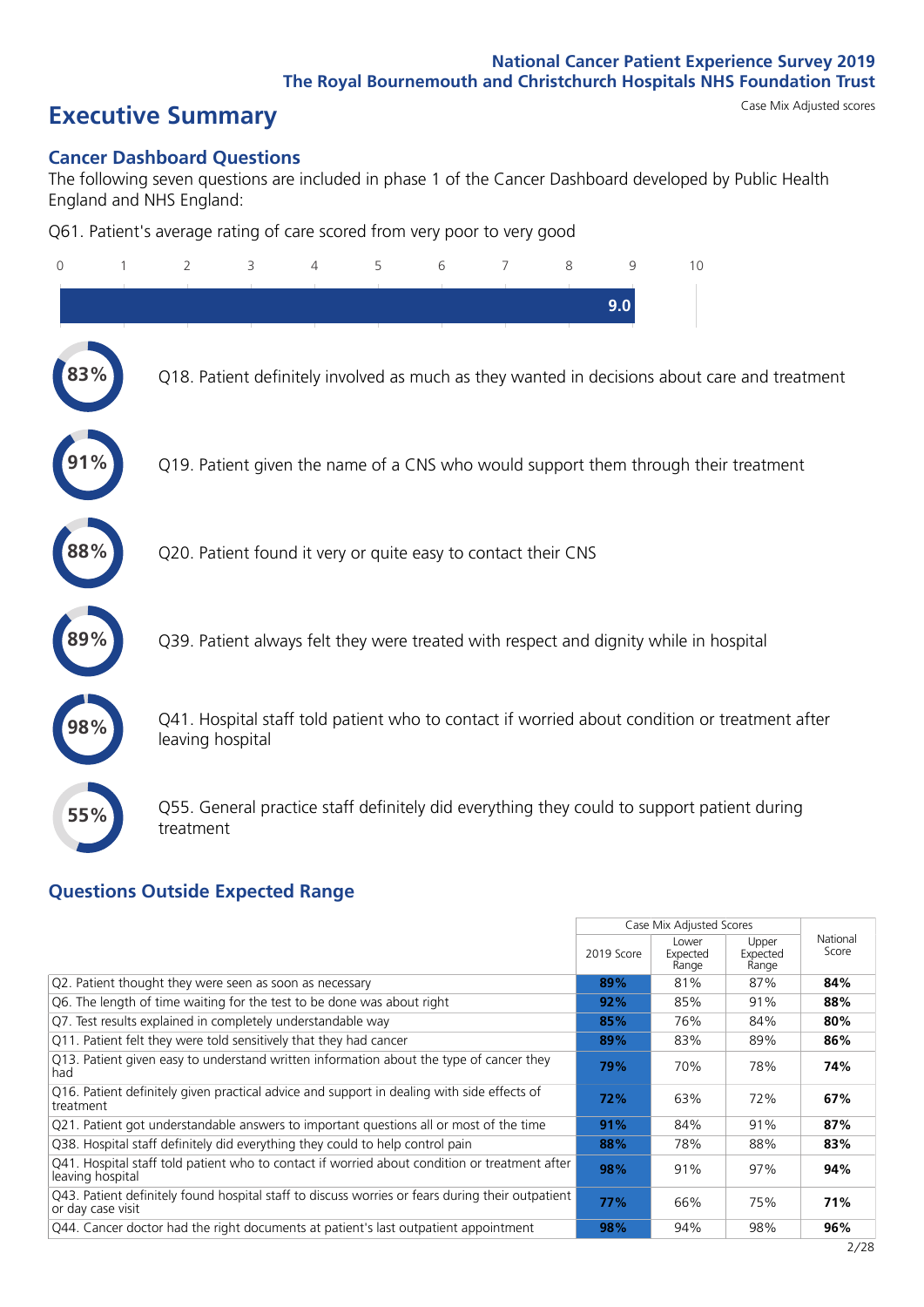|                                                                                                                |            | Case Mix Adjusted Scores   |                            |                   |
|----------------------------------------------------------------------------------------------------------------|------------|----------------------------|----------------------------|-------------------|
|                                                                                                                | 2019 Score | Lower<br>Expected<br>Range | Upper<br>Expected<br>Range | National<br>Score |
| Q51. Hospital staff definitely gave family or someone close all the information needed to<br>help care at home | 66%        | 55%                        | 65%                        | 60%               |
| Q52. Patient definitely given enough support from health or social services during treatment                   | 61%        | 44%                        | 60%                        | 52%               |
| Q56. Different people treating and caring for patient always work well together to give best<br>possible care  | 79%        | 69%                        | 77%                        | 73%               |
| Q58. Overall the administration of care was good or very good                                                  | 94%        | 85%                        | 92%                        | 89%               |
| Q59. Patient felt length of time for attending clinics and appointments for cancer was about<br>right          | 80%        | 62%                        | 77%                        | 69%               |
| Q61. Patient's average rating of care scored from very poor to very good                                       | 9.0        | 8.7                        | 9.0                        | 8.8               |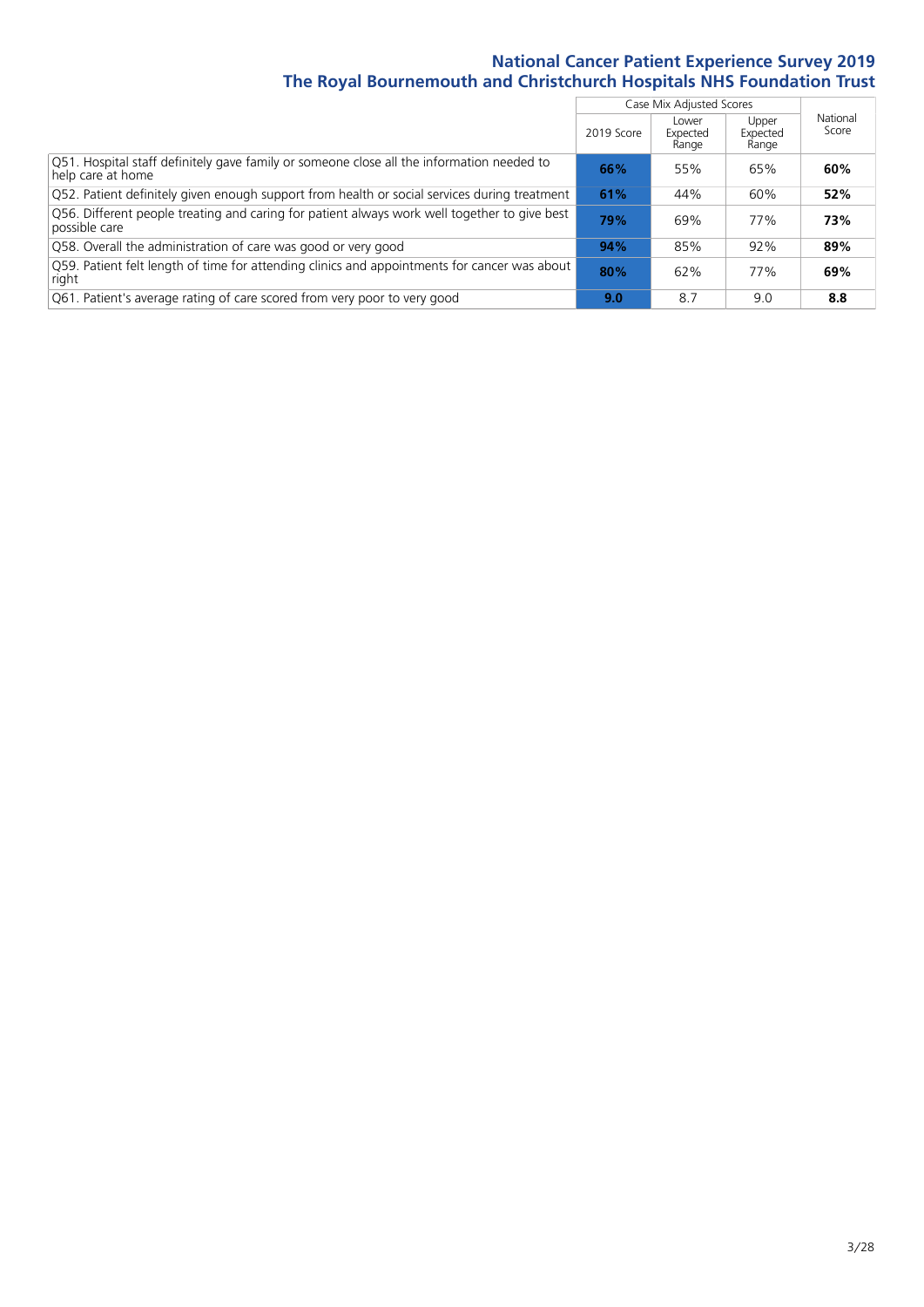### **Introduction**

The National Cancer Patient Experience Survey 2019 is the ninth iteration of the survey first undertaken in 2010. It has been designed to monitor national progress on cancer care; to provide information to drive local quality improvements; to assist commissioners and providers of cancer care; and to inform the work of the various charities and stakeholder groups supporting cancer patients.

The survey was overseen by a national Cancer Patient Experience Advisory Group. This Advisory Group set the principles and objectives of the survey programme and guided questionnaire development. The survey was commissioned and managed by NHS England. The survey provider, Picker, is responsible for designing, running and analysing the survey.

The 2019 survey involved 143 NHS Trusts. Out of 111,366 people, 67,858 people responded to the survey, yielding a response rate of 61%.

## **Methodology**

### **Eligibility, fieldwork and survey methods**

The sample for the survey included all adult (aged 16 and over) NHS patients, with a confirmed primary diagnosis of cancer, discharged from an NHS Trust after an inpatient episode or day case attendance for cancer related treatment in the months of April, May and June 2019. The fieldwork for the survey was undertaken between December 2019 and March 2020.

As in the previous four years, the survey used a mixed mode methodology. Questionnaires were sent by post, with two reminders where necessary, but also included an option to complete the questionnaire online. A Freephone helpline and email was available for respondents to opt out, ask questions about the survey, enable them to complete their questionnaire over the phone and provide access to a translation and interpreting facility for those whose first language was not English.

### **Case-mix adjustment**

Both unadjusted and adjusted scores are presented in this report. Case-mix adjusted scores allows us to account for the impact that differing patient populations might have on results. By using the case-mix adjusted estimates we can obtain a greater understanding of how a Trust is performing given their patient population. The factors taken into account in this case-mix adjustment are gender, age, ethnic group, deprivation, and tumour group.

### **Scoring methodology**

Fifty-two questions from the questionnaire are scored as these questions relate directly to patient experience. For all but one question (Q61), scores are presented as the percentage of positive responses out of all scored responses. For Q61, respondents rate their overall care on a scale of 0 to 10, of which the average was calculated for this question's presented score. The percentages in this report have been rounded to the nearest percentage point. Therefore, in some cases the figures do not appear to add up to 100%.

### **Statistical significance**

In the reporting of 2019 results, appropriate statistical tests have been undertaken to identify unadjusted scores for which the change over time is 'statistically significant'. Thirty-seven scored questions in 2019 have been compared with those of 2018 and a statistically significant change between the two years has been reported where identified.

For the scored questions that are comparable beyond 2018, statistically significant change over the five years has also been reported where identified. A statistically significant difference means that the change in the result is very unlikely to have occurred by sampling variation.

### **Suppression**

#### **Question-level suppression**

For scores where the base size per question is  $<$ 21, the score will be suppressed and replaced with an asterisk (\*). The base size will include neutral response options.

### **Double suppression**

If any group within a particular sub-group breakdown (such as the tumour group breakdown) has <21 responses, then the figure for this particular group is suppressed and replaced with an asterisk (\*). If there is only one group within the sub-group breakdown that has <21 respondents, and is therefore suppressed, the group with the next lowest number of respondents is also supressed and replaced with an asterisk (\*) (regardless if it is greater than or less than 21).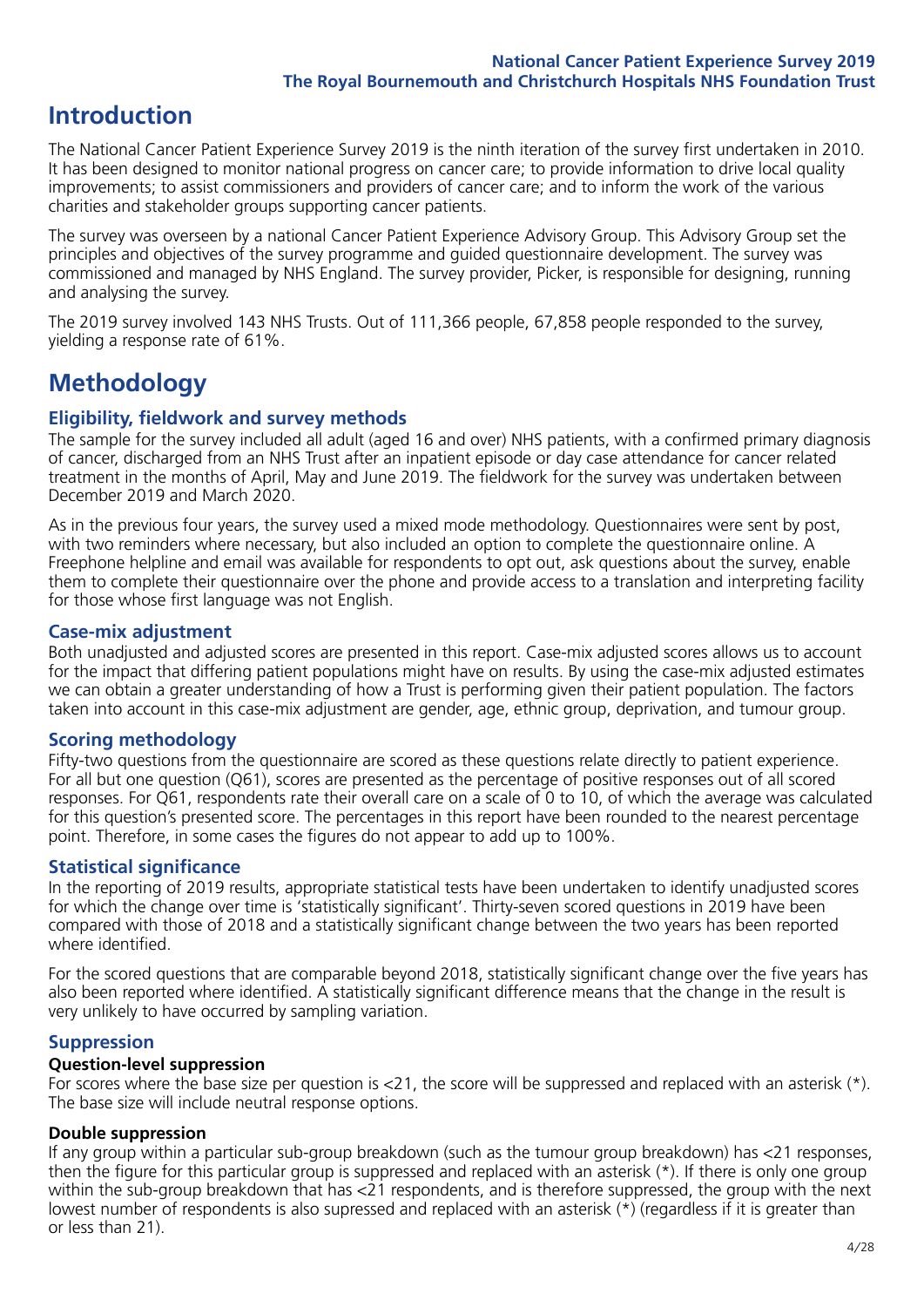### **Understanding the results**

This report shows how this Trust scored for each question in the survey, compared with national results and previous year's results. It is aimed at helping individual Trusts to understand their performance and identify areas for local improvement. Below is a description of the type of results presented within this report and how to understand them.

#### **Expected range charts**

The expected range charts in this report show a bar with the lowest and highest score received for each question nationally. Within this bar, an expected range is given (in grey) and a black diamond represents the actual score for this Trust.

Trusts whose score is above the upper limit of the expected range (in the dark blue) are positive outliers, with a score statistically significantly higher than the national mean. This indicates that the Trust performs better than what Trusts of the same size and demographics are expected to perform. The opposite is true if the score is below the lower limit of the expected range (in the light blue); these are negative outliers. For scores within the expected range (in the grey), the score is what we would expect given the Trust's size and demographics.

#### **Comparability tables**

The comparability tables show the 2018 and 2019 unadjusted scores for this Trust for each scored question. If there is a significant change from 2018 and 2019 or overall from 2015 to 2019, an arrow will be presented for the direction of change. The adjusted 2019 score will also be presented for each scored question along with the lower and upper expected range and national score. Scores above the upper limit of the expected range will be highlighted dark blue, scores below the lower limit of the expected range will be highlighted light blue, and scores within the lower and upper limit of the expected ranges will be highlighted grey.

### **Tumour type tables**

The tumour type tables show the unadjusted scores for each scored question for each of the 13 tumour groups. The national score for that tumour group is also shown. Unadjusted scores for the same tumour type across different Trusts may not be comparable, as they do not account for the impact that differing patient populations might have on results. Central nervous system is abbreviated as 'CNS' and lower gastrointestinal tract is abbreviated as 'LGT' throughout this report.

#### **Year on year charts**

The year on year charts show five columns representing the unadjusted scores of the last five years (2015, 2016, 2017, 2018 and 2019) for each scored question.

#### **Notes on specific questions**

Following the development phase of the 2019 survey, several changes were made to the questionnaire. Six scored questions were amended (Q5, Q18, Q30, Q35, Q56 and Q60) and one non-scored question (Q29) was amended that impacted the comparability of questions Q30 to Q41. Of all questions changed or impacted by change, only Q60 is presented with historical comparisons; though the results should be interpreted with caution.

#### **Unadjusted data and case-mix adjusted data**

Unadjusted data should be used to see the actual responses from patients relating to the Trust. Case-mix adjusted data, together with expected ranges, should be used to understand whether the results are significantly higher or lower than national results taking account of the patient mix.

### **Further information**

This research was carried out in accordance with the international standard for organisations conducting social research (accreditation to ISO20252:2012; certificate number GB08/74322). The 2019 survey data has been produced and published in line with the Code of Practice for Official Statistics.

For more information on the methodology, please see the Technical Document. It can be viewed along with the 2019 questionnaire and survey quidance on the website at [www.ncpes.co.uk](https://www.ncpes.co.uk/supporting-documents). For all other outputs at National, Trust, CCG and Cancer Alliance level, please see the PDF reports, Excel tables and dashboards at [www.ncpes.co.uk.](https://www.ncpes.co.uk/current-results)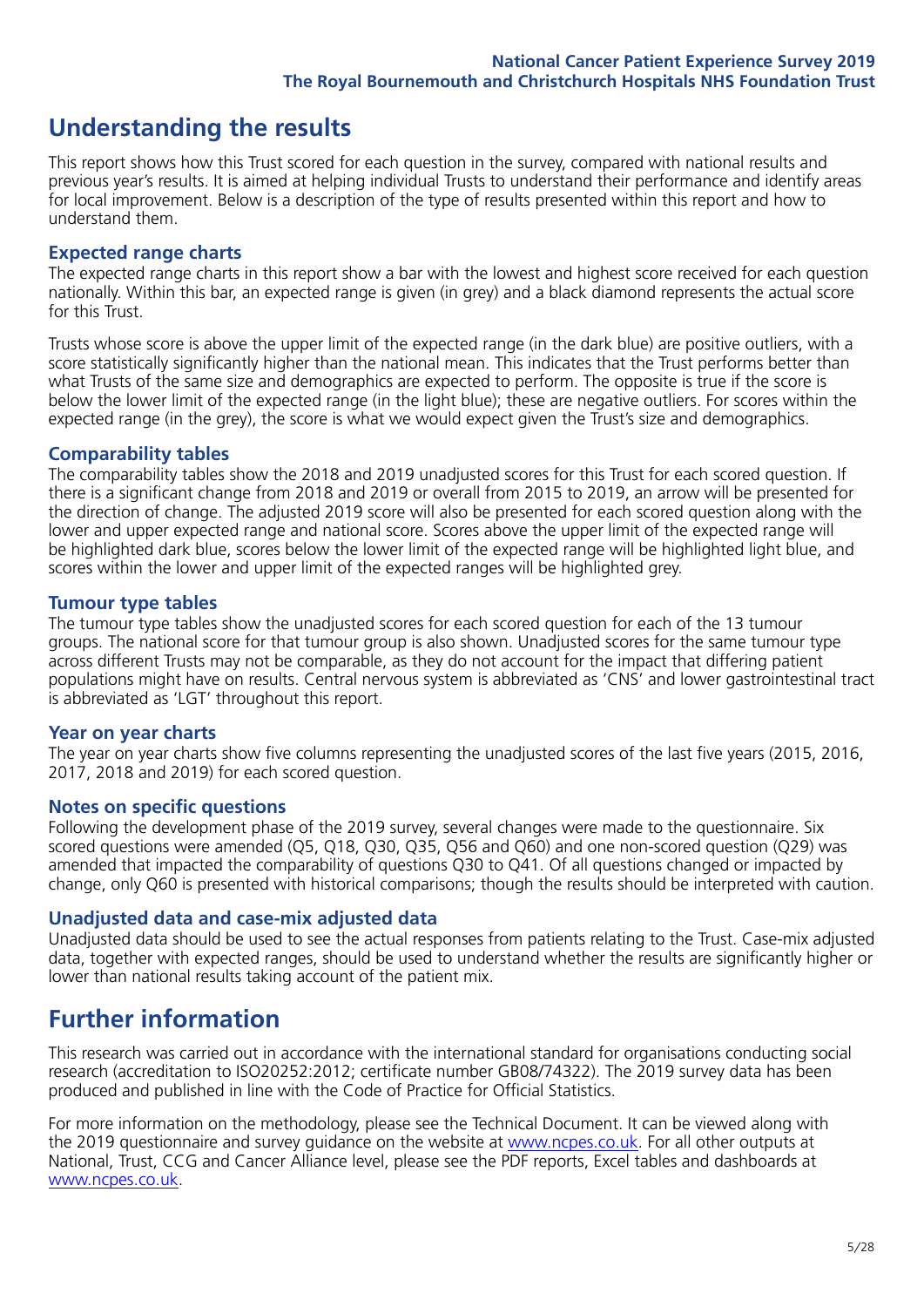### **Response Rate**

### **Overall Response Rate**

513 patients responded out of a total of 765 patients, resulting in a response rate of 67%.

|              | Sample Size | Adjusted<br>Sample | Completed | Response Rate |
|--------------|-------------|--------------------|-----------|---------------|
| <b>Trust</b> | 825         | 765                | 513       | 67%           |
| National     | 119,855     | 111,366            | 67.858    | 61%           |

### **Respondents by Survey Type**

|                            | Number of<br>Respondents |
|----------------------------|--------------------------|
| Online                     | 52                       |
| Paper                      | 461                      |
| Phone                      |                          |
| <b>Translation Service</b> |                          |

### **Respondents by Tumour Group**

|                      | Number of<br>Respondents |
|----------------------|--------------------------|
| Brain / CNS          | ∩                        |
| <b>Breast</b>        | 115                      |
| Colorectal / LGT     | 45                       |
| Gynaecological       | 7                        |
| Haematological       | 117                      |
| <b>Head and Neck</b> | U                        |
| Lung                 | 31                       |
| Prostate             | 47                       |
| Sarcoma              | 1                        |
| Skin                 | 1 <sub>3</sub>           |
| <b>Upper Gastro</b>  | 38                       |
| Urological           | 75                       |
| Other                | 24                       |

### **Respondents by Age and Gender**

Respondents year of birth has been used to determine age. This information has been amalgamated into 8 age bands. The age and gender distribution for the Trust was as follows:

|        | Age 16-24 | Age 25-34 | Age 35-44 | Age 45-54 | Age 55-64 | Age 65-74 | Age 75-84 | Age 85+ | Total |
|--------|-----------|-----------|-----------|-----------|-----------|-----------|-----------|---------|-------|
| Male   |           |           |           | 15        | 39        | 113       | 87        | 19      | 276   |
| Female |           |           |           | 21<br>ا ت | 42        | 82        | 58        | 10      | 237   |
| Total  |           |           | 12        | 46        | 81        | 195       | 145       | 29      | 513   |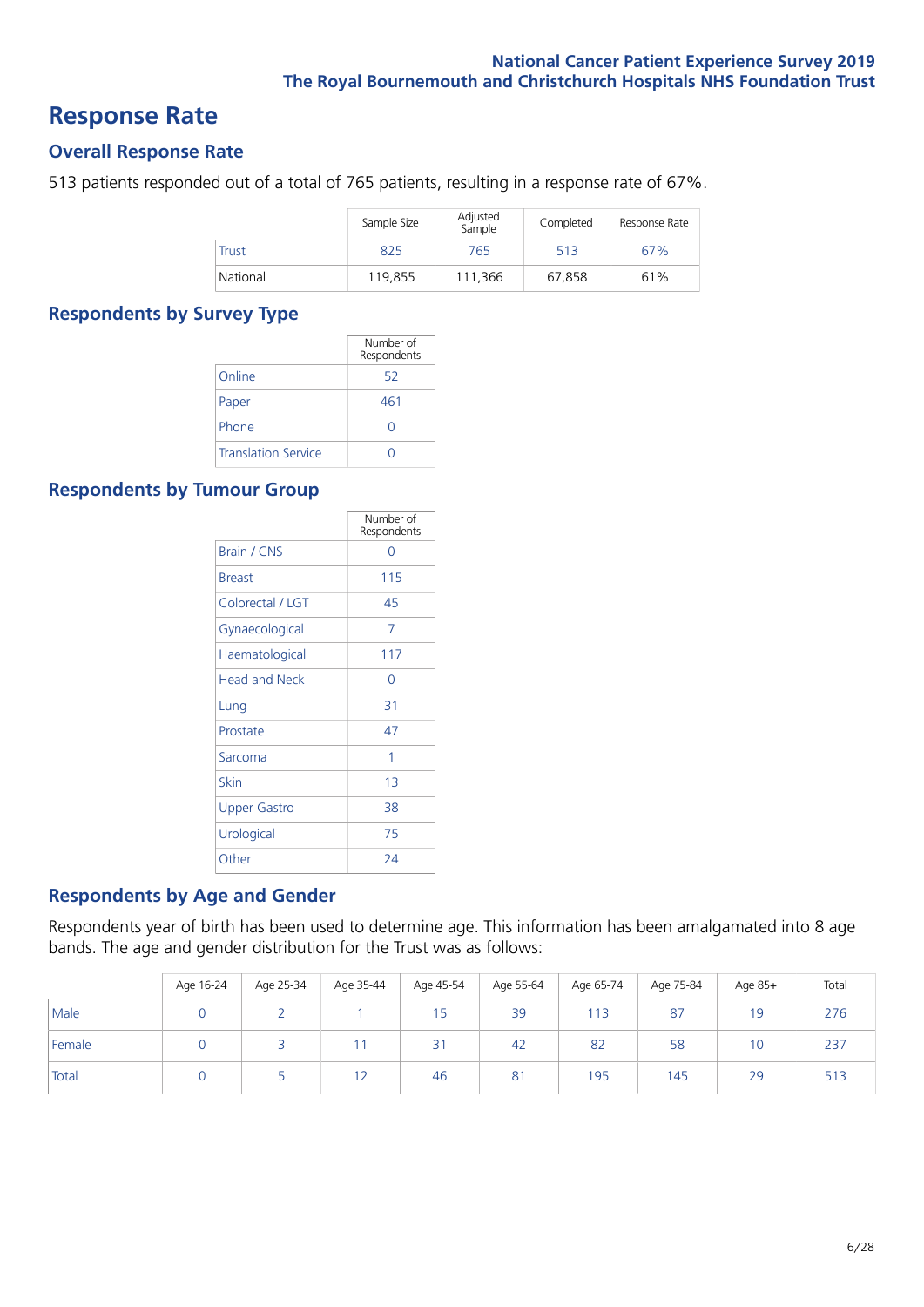# **Expected Range Charts**

| Lower Expected Range<br>Average                                                                                                                                                                                                                                                                                                                                                                                                                                                                                             |    |     | <b>Upper Expected Range</b> |     |     |     |            |            |                          | Case Mix Adjusted Score |                 |
|-----------------------------------------------------------------------------------------------------------------------------------------------------------------------------------------------------------------------------------------------------------------------------------------------------------------------------------------------------------------------------------------------------------------------------------------------------------------------------------------------------------------------------|----|-----|-----------------------------|-----|-----|-----|------------|------------|--------------------------|-------------------------|-----------------|
| <b>SEEING YOUR GP</b><br>Q1. Saw GP once or twice before being told they needed to go to<br>hospital<br>Q2. Patient thought they were seen as soon as necessary                                                                                                                                                                                                                                                                                                                                                             | 0% | 10% | 20%                         | 30% | 40% | 50% | 60%        | 70%        | 80%<br>79%               | 89%                     | 90% 100%        |
| <b>DIAGNOSTIC TESTS</b><br>Q5. Received all the information needed about the test<br>Q6. The length of time waiting for the test to be done was about<br>right<br>Q7. Test results explained in completely understandable way                                                                                                                                                                                                                                                                                               | 0% | 10% | 20%                         | 30% | 40% | 50% | 60%        | 70%        | 80%<br>85%               | 92%                     | 90% 100%<br>97% |
| <b>FINDING OUT WHAT WAS WRONG WITH YOU</b><br>Q10. Patient told they could bring a family member or friend when<br>first told they had cancer<br>Q11. Patient felt they were told sensitively that they had cancer<br>Q12. Patient completely understood the explanation of what was<br>wrong<br>Q13. Patient given easy to understand written information about<br>the type of cancer they had                                                                                                                             | 0% | 10% | 20%                         | 30% | 40% | 50% | 60%        | 70%        | 80%<br>82%<br>75%<br>79% | 89%                     | 90% 100%        |
| <b>DECIDING THE BEST TREATMENT FOR YOU</b><br>Q14. Patient felt that treatment options were completely explained<br>Q15. Patient felt possible side effects were definitely explained in<br>an understandable way<br>Q16. Patient definitely given practical advice and support in dealing<br>with side effects of treatment<br>Q17. Patient definitely told about side effects that could affect<br>them in the future<br>Q18. Patient definitely involved as much as they wanted in<br>decisions about care and treatment | 0% | 10% | 20%                         | 30% | 40% | 50% | 60%<br>57% | 70%<br>72% | 80%<br>75%<br>83%        | 87%                     | 90% 100%        |
| <b>CLINICAL NURSE SPECIALIST (CNS)</b><br>Q19. Patient given the name of a CNS who would support them<br>through their treatment<br>Q20. Patient found it very or quite easy to contact their CNS<br>Q21. Patient got understandable answers to important questions<br>all or most of the time                                                                                                                                                                                                                              | 0% | 10% | 20%                         | 30% | 40% | 50% | 60%        | 70%        | 80%                      | 91%<br>88%<br>91%       | 90% 100%        |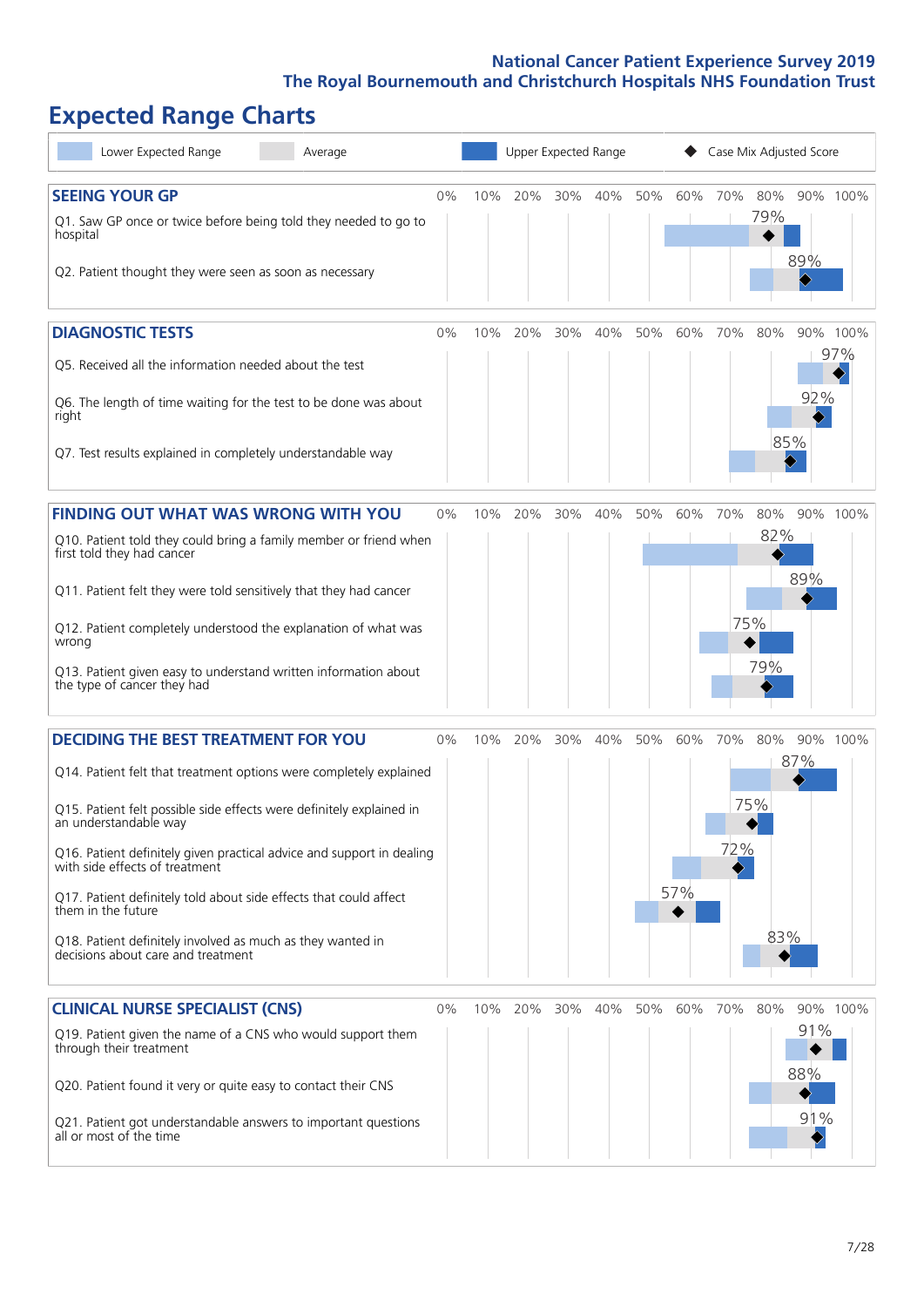# **Expected Range Charts**

| Lower Expected Range<br>Average                                                                                   |    | Upper Expected Range |     |     |     |     |     |     | Case Mix Adjusted Score |     |          |
|-------------------------------------------------------------------------------------------------------------------|----|----------------------|-----|-----|-----|-----|-----|-----|-------------------------|-----|----------|
| <b>SUPPORT FOR PEOPLE WITH CANCER</b>                                                                             | 0% | 10%                  | 20% | 30% | 40% | 50% | 60% | 70% | 80%                     |     | 90% 100% |
| Q22. Hospital staff gave information about support or self-help<br>groups for people with cancer                  |    |                      |     |     |     |     |     |     |                         | 90% |          |
| Q23. Hospital staff discussed or gave information about the impact<br>cancer could have on day to day activities  |    |                      |     |     |     |     |     |     |                         | 85% |          |
| Q24. Hospital staff gave information on getting financial help or<br>possible benefits                            |    |                      |     |     |     |     | 64% |     |                         |     |          |
| Q25. Hospital staff told patient they could get free prescriptions                                                |    |                      |     |     |     |     |     |     | 83%                     |     |          |
| <b>OPERATIONS</b>                                                                                                 | 0% | 10%                  | 20% | 30% | 40% | 50% | 60% | 70% | 80%                     |     | 90% 100% |
| Q27. Beforehand, patient had all the information needed about the<br>operation                                    |    |                      |     |     |     |     |     |     |                         |     | 98%      |
| Q28. Afterwards, staff completely explained how operation had<br>gone in understandable way                       |    |                      |     |     |     |     |     |     | 84%                     |     |          |
| <b>HOSPITAL CARE AS AN INPATIENT</b>                                                                              | 0% | 10%                  | 20% | 30% | 40% | 50% | 60% | 70% | 80%                     |     | 90% 100% |
| Q30. Hospital staff didn't talk in front of patient as if patient wasn't<br>there                                 |    |                      |     |     |     |     |     |     |                         | 85% |          |
| Q31. Patient had confidence and trust in all doctors treating them                                                |    |                      |     |     |     |     |     |     |                         | 87% |          |
| Q32. Patient's family or someone close definitely felt able to talk to<br>a doctor                                |    |                      |     |     |     |     |     |     | 76%                     |     |          |
| Q33. Patient had confidence and trust in all the ward nurses<br>treating them                                     |    |                      |     |     |     |     |     | 74% |                         |     |          |
| Q34. Patient thought there were always or nearly always enough<br>nurses on duty to care for them                 |    |                      |     |     |     |     |     | 68% |                         |     |          |
| Q35. All hospital staff asked patient what name they prefer to be<br>called by                                    |    |                      |     |     |     |     |     | 75% |                         |     |          |
| Q36. Patient always given enough privacy when discussing<br>condition or treatment                                |    |                      |     |     |     |     |     |     |                         | 87% |          |
| Q37. Patient definitely found hospital staff to discuss worries or<br>fears during their inpatient visit          |    |                      |     |     |     |     | 56% |     |                         |     |          |
| Q38. Hospital staff definitely did everything they could to help<br>control pain                                  |    |                      |     |     |     |     |     |     |                         | 88% |          |
| Q39. Patient always felt they were treated with respect and dignity<br>while in hospital                          |    |                      |     |     |     |     |     |     |                         | 89% |          |
| Q40. Patient given clear written information about what should or<br>should not do after leaving hospital         |    |                      |     |     |     |     |     |     |                         | 87% |          |
| Q41. Hospital staff told patient who to contact if worried about<br>condition or treatment after leaving hospital |    |                      |     |     |     |     |     |     |                         |     | 98%      |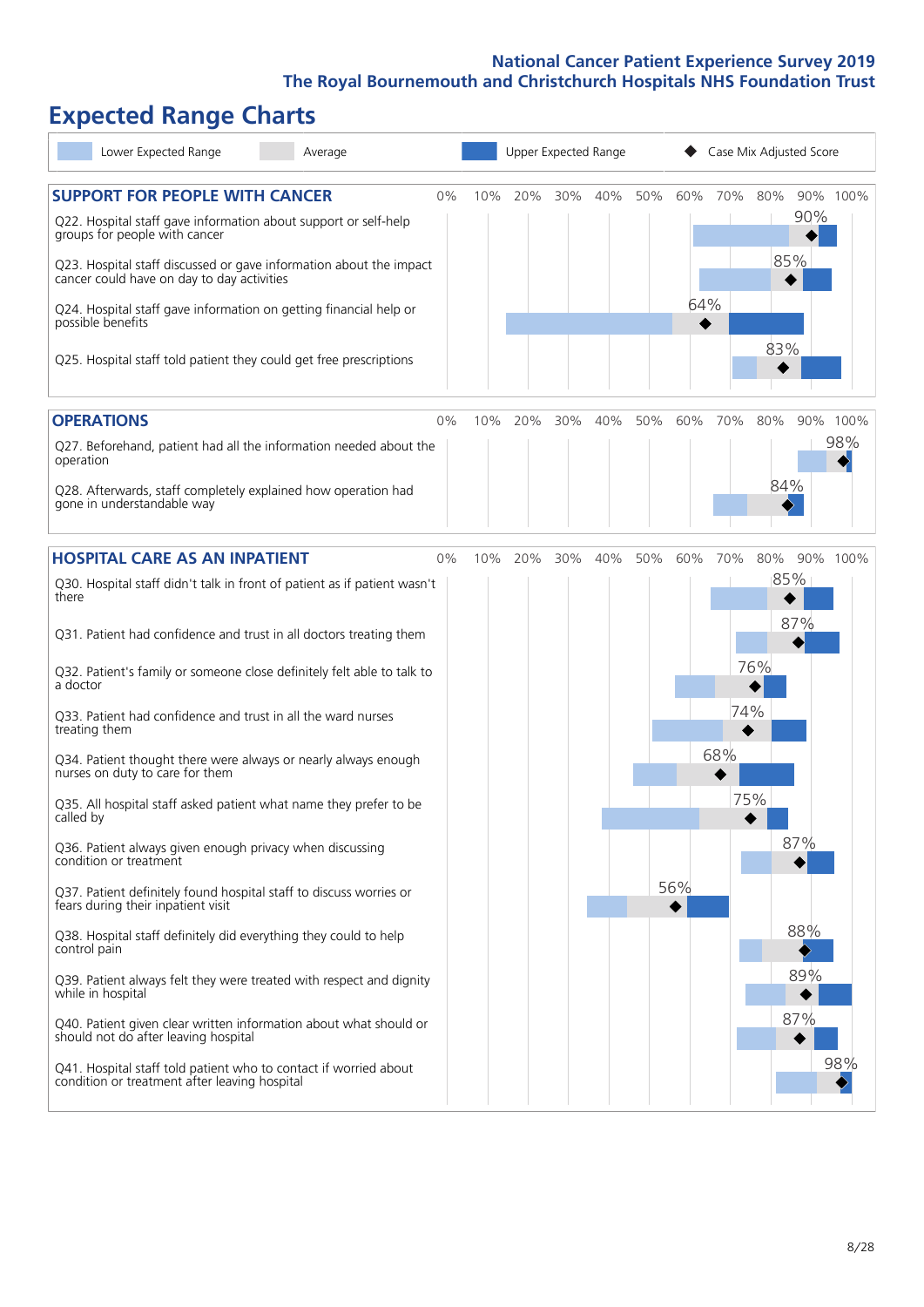# **Expected Range Charts**

| Lower Expected Range<br>Average                                                                                                                                                                                                                                                                                                                                                                                                                                                                                                                                                                                                                                                                        |       |     |                | Upper Expected Range |            |     | Case Mix Adjusted Score |            |                                                      |          |                 |  |  |
|--------------------------------------------------------------------------------------------------------------------------------------------------------------------------------------------------------------------------------------------------------------------------------------------------------------------------------------------------------------------------------------------------------------------------------------------------------------------------------------------------------------------------------------------------------------------------------------------------------------------------------------------------------------------------------------------------------|-------|-----|----------------|----------------------|------------|-----|-------------------------|------------|------------------------------------------------------|----------|-----------------|--|--|
| <b>HOSPITAL CARE AS A DAY PATIENT / OUTPATIENT 0%</b><br>Q43. Patient definitely found hospital staff to discuss worries or<br>fears during their outpatient or day case visit<br>Q44. Cancer doctor had the right documents at patient's last<br>outpatient appointment<br>Q46. Beforehand patient completely had all information needed<br>about radiotherapy treatment<br>Q47. Patient completely given understandable information about<br>whether radiotherapy was working<br>Q49. Beforehand patient completely had all information needed<br>about chemotherapy treatment<br>Q50. Patient given enough information about whether<br>chemotherapy was working in a completely understandable way |       | 10% | 20%            | 30%                  | 40%        | 50% | 60%<br>55%              | 70%        | 70% 80%<br>77%<br>$\color{blue}\blacklozenge$<br>84% | 89%      | 90% 100%<br>98% |  |  |
| <b>HOME CARE AND SUPPORT</b><br>Q51. Hospital staff definitely gave family or someone close all the<br>information needed to help care at home<br>Q52. Patient definitely given enough support from health or social<br>services during treatment<br>Q53. Patient definitely given enough support from health or social<br>services after treatment                                                                                                                                                                                                                                                                                                                                                    | 0%    | 10% | 20%            | 30%                  | 40%<br>45% | 50% | 60%<br>61%              | 70%<br>66% | 80%                                                  |          | 90% 100%        |  |  |
| <b>CARE FROM YOUR GENERAL PRACTICE</b><br>Q54. GP given enough information about patient's condition and<br>treatment<br>Q55. General practice staff definitely did everything they could to<br>support patient during treatment                                                                                                                                                                                                                                                                                                                                                                                                                                                                       | 0%    | 10% | 20%            | 30%                  | 40%        | 50% | 60%<br>55%              | 70%        | 80%                                                  |          | 90% 100%<br>95% |  |  |
| <b>YOUR OVERALL NHS CARE</b><br>Q56. Different people treating and caring for patient always work<br>well together to give best possible care<br>Q57. Patient given a care plan<br>Q58. Overall the administration of care was good or very good<br>Q59. Patient felt length of time for attending clinics and<br>appointments for cancer was about right<br>Q60. Someone discussed with patient whether they would like to<br>take part in cancer research                                                                                                                                                                                                                                            | $0\%$ | 10% | 20%            | 30%<br>30%           | 40%<br>37% | 50% | 60%                     | 70%        | 80%<br>79%<br>80%<br>$\Diamond$                      | 94%<br>♦ | 90% 100%        |  |  |
| Q61. Patient's average rating of care scored from very poor to very<br>good                                                                                                                                                                                                                                                                                                                                                                                                                                                                                                                                                                                                                            | 0     |     | $\overline{2}$ | 3                    | 4          | 5   | 6                       | 7          | 8                                                    | 9<br>9.0 | 10              |  |  |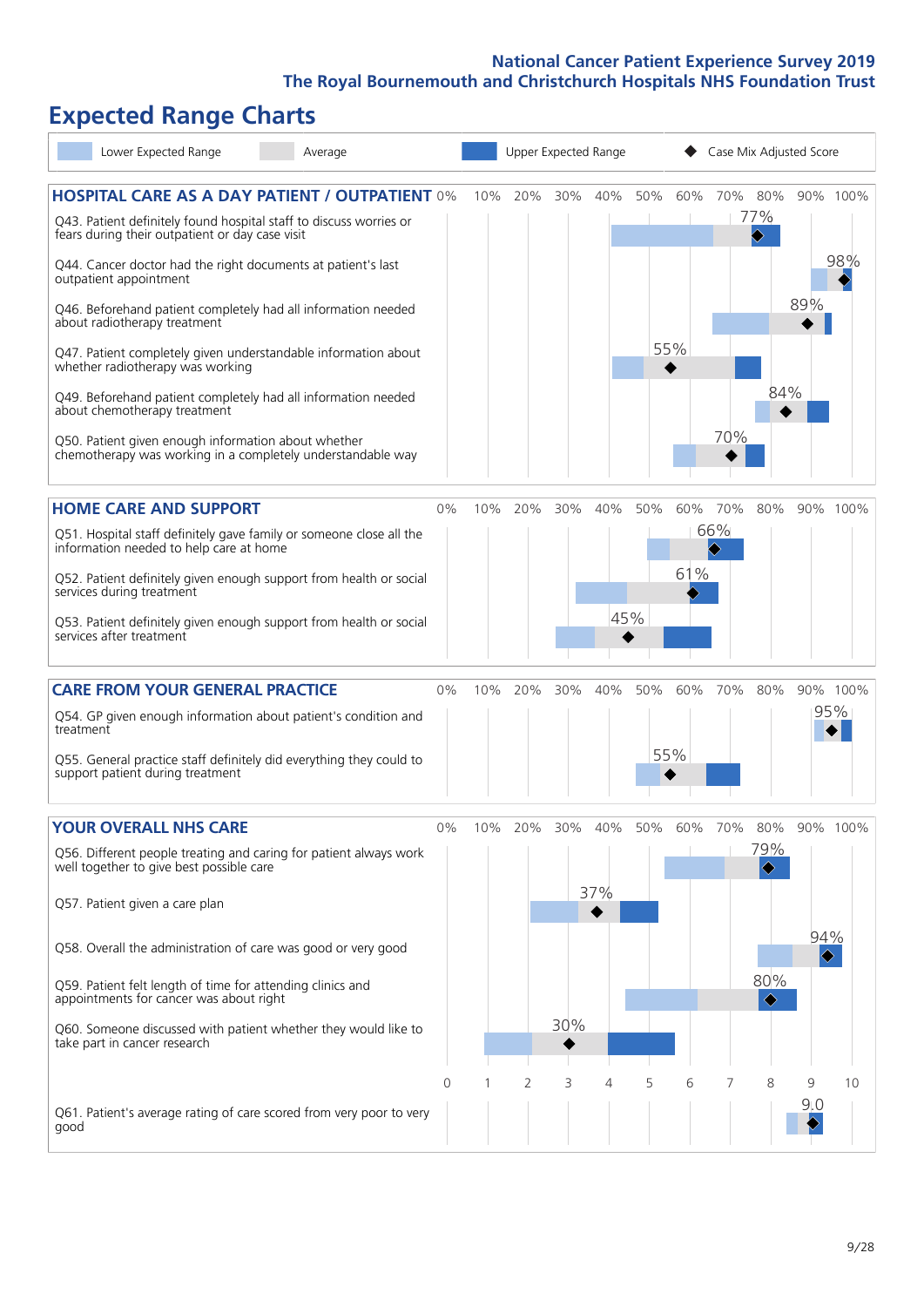## **Comparability Tables**

\* Indicates where a score has been suppressed because there are less than 21 responses.

 $\triangle$  or  $\nabla$ Change 2018-2019: Indicates where 2019 score is significantly higher or lower than 2018 score Change Overall: Indicates significant change overall (2015, 2016, 2017, 2018 and 2019).

 $\mathbb{R}$ 

Adjusted Score below Lower Expected Range Adjusted Score between Upper and Lower Expected Ranges Adjusted Score above Upper Expected Range

\*\* No score available for 2018.

|                                                                                                         |              |               |            | <b>Unadjusted Scores</b> |                         |                   | Case Mix Adjusted Scores |                |                                     |                   |  |
|---------------------------------------------------------------------------------------------------------|--------------|---------------|------------|--------------------------|-------------------------|-------------------|--------------------------|----------------|-------------------------------------|-------------------|--|
|                                                                                                         | 2018<br>n    | 2018<br>Score | 2019<br>n. | 2019<br>Score            | Change<br>2018-<br>2019 | Change<br>Overall | 2019<br>Score            | Lower<br>Range | Upper<br>Expected Expected<br>Range | National<br>Score |  |
| <b>SEEING YOUR GP</b>                                                                                   |              |               |            |                          |                         |                   |                          |                |                                     |                   |  |
| Q1. Saw GP once or twice before being told they needed to go<br>to hospital                             | 391          | 79%           | 353        | 80%                      |                         |                   | 79%                      | 75%            | 83%                                 | 79%               |  |
| Q2. Patient thought they were seen as soon as necessary                                                 | 542          | 85%           | 497        | 89%                      |                         |                   | 89%                      | 81%            | 87%                                 | 84%               |  |
| <b>DIAGNOSTIC TESTS</b>                                                                                 |              |               |            |                          |                         |                   |                          |                |                                     |                   |  |
| O5. Received all the information needed about the test                                                  | $\star\star$ | $\star\star$  | 433        | 97%                      |                         |                   | 97%                      | 93%            | 97%                                 | 95%               |  |
| Q6. The length of time waiting for the test to be done was<br>about right                               | 468          | 92%           | 442        | 92%                      |                         |                   | 92%                      | 85%            | 91%                                 | 88%               |  |
| Q7. Test results explained in completely understandable way                                             | 472          | 85%           | 443        | 85%                      |                         |                   | 85%                      | 76%            | 84%                                 | 80%               |  |
| <b>FINDING OUT WHAT WAS WRONG WITH YOU</b>                                                              |              |               |            |                          |                         |                   |                          |                |                                     |                   |  |
| Q10. Patient told they could bring a family member or friend<br>when first told they had cancer         | 500          | 83%           | 457        | 81%                      |                         | ▼                 | 82%                      | 72%            | 82%                                 | 77%               |  |
| Q11. Patient felt they were told sensitively that they had cancer                                       | 544          | 89%           | 504        | 89%                      |                         |                   | 89%                      | 83%            | 89%                                 | 86%               |  |
| Q12. Patient completely understood the explanation of what<br>was wrong                                 | 553          | 77%           | 503        | 74%                      |                         |                   | 75%                      | 69%            | 77%                                 | 73%               |  |
| Q13. Patient given easy to understand written information<br>about the type of cancer they had          | 472          | 78%           | 448        | 79%                      |                         |                   | 79%                      | 70%            | 78%                                 | 74%               |  |
| <b>DECIDING THE BEST TREATMENT FOR YOU</b>                                                              |              |               |            |                          |                         |                   |                          |                |                                     |                   |  |
| Q14. Patient felt that treatment options were completely<br>explained                                   | 479          | 87%           | 435        | 87%                      |                         |                   | 87%                      | 80%            | 87%                                 | 83%               |  |
| Q15. Patient felt possible side effects were definitely explained<br>in an understandable way           | 529          | 77%           | 477        | 75%                      |                         |                   | 75%                      | 69%            | 77%                                 | 73%               |  |
| Q16. Patient definitely given practical advice and support in<br>dealing with side effects of treatment | 532          | 72%           | 476        | 71%                      |                         |                   | 72%                      | 63%            | 72%                                 | 67%               |  |
| Q17. Patient definitely told about side effects that could affect<br>them in the future                 | 490          | 60%           | 441        | 56%                      |                         |                   | 57%                      | 52%            | 61%                                 | 57%               |  |
| Q18. Patient definitely involved as much as they wanted in<br>decisions about care and treatment        | $\star\star$ | $***$         | 495        | 84%                      |                         |                   | 83%                      | 77%            | 85%                                 | 81%               |  |
| <b>CLINICAL NURSE SPECIALIST (CNS)</b>                                                                  |              |               |            |                          |                         |                   |                          |                |                                     |                   |  |
| Q19. Patient given the name of a CNS who would support them                                             | 517          |               | 473        |                          |                         |                   |                          |                |                                     |                   |  |
| through their treatment                                                                                 |              | 89%           |            | 90%                      |                         |                   | 91%                      | 89%            | 95%                                 | 92%               |  |
| Q20. Patient found it very or quite easy to contact their CNS                                           | 397          | 89%           | 377        | 89%                      |                         |                   | 88%                      | 80%            | 90%                                 | 85%               |  |
| Q21. Patient got understandable answers to important<br>questions all or most of the time               | 394          | 91%           | 371        | 92%                      |                         |                   | 91%                      | 84%            | 91%                                 | 87%               |  |
|                                                                                                         |              |               |            |                          |                         |                   |                          |                |                                     |                   |  |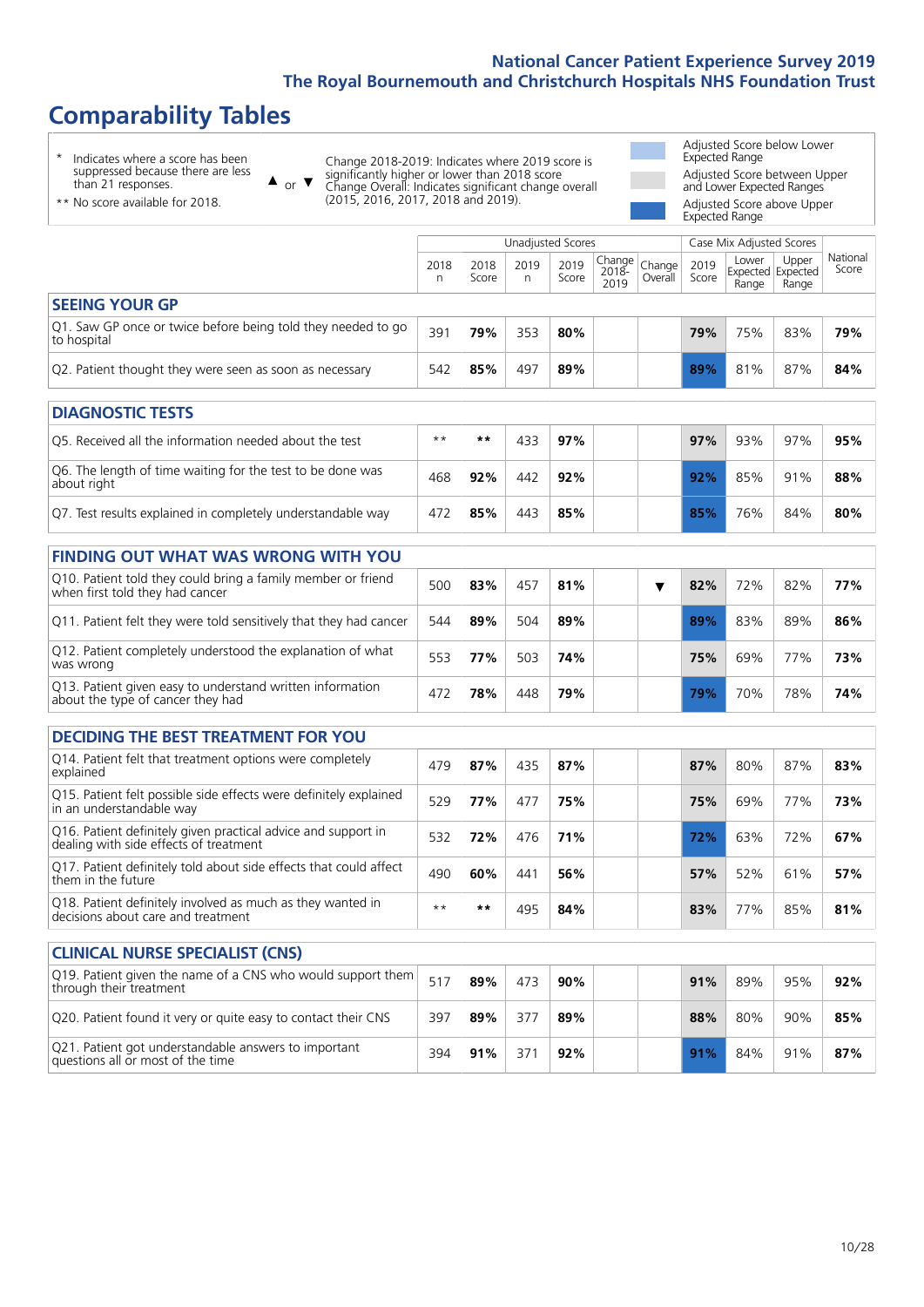### **Comparability Tables**

 $\blacktriangle$ 

\* Indicates where a score has been suppressed because there are less than 21 responses.

\*\* No score available for 2018.

or  $\blacktriangledown$ Change 2018-2019: Indicates where 2019 score is significantly higher or lower than 2018 score Change Overall: Indicates significant change overall (2015, 2016, 2017, 2018 and 2019).

Adjusted Score below Lower Expected Range Adjusted Score between Upper and Lower Expected Ranges Adjusted Score above Upper Expected Range

|                                                                                                                   |            |               | <b>Unadjusted Scores</b> |               |                         |                   | Case Mix Adjusted Scores |                |                                     |                   |
|-------------------------------------------------------------------------------------------------------------------|------------|---------------|--------------------------|---------------|-------------------------|-------------------|--------------------------|----------------|-------------------------------------|-------------------|
|                                                                                                                   | 2018<br>n. | 2018<br>Score | 2019<br>n                | 2019<br>Score | Change<br>2018-<br>2019 | Change<br>Overall | 2019<br>Score            | Lower<br>Range | Upper<br>Expected Expected<br>Range | National<br>Score |
| <b>SUPPORT FOR PEOPLE WITH CANCER</b>                                                                             |            |               |                          |               |                         |                   |                          |                |                                     |                   |
| Q22. Hospital staff gave information about support or self-help<br>groups for people with cancer                  | 408        | 89%           | 389                      | 90%           |                         | ▲                 | 90%                      | 84%            | 92%                                 | 88%               |
| Q23. Hospital staff discussed or gave information about the<br>impact cancer could have on day to day activities  | 352        | 84%           | 319                      | 85%           |                         |                   | 85%                      | 80%            | 88%                                 | 84%               |
| Q24. Hospital staff gave information on getting financial help or<br>possible benefits                            | 254        | 62%           | 250                      | 64%           |                         |                   | 64%                      | 56%            | 70%                                 | 63%               |
| Q25. Hospital staff told patient they could get free prescriptions                                                | 232        | 87%           | 204                      | 84%           |                         |                   | 83%                      | 76%            | 87%                                 | 82%               |
| <b>OPERATIONS</b>                                                                                                 |            |               |                          |               |                         |                   |                          |                |                                     |                   |
| Q27. Beforehand, patient had all the information needed about<br>the operation                                    | 294        | 98%           | 244                      | 98%           |                         |                   | 98%                      | 94%            | 99%                                 | 96%               |
| Q28. Afterwards, staff completely explained how operation had<br>gone in understandable way                       | 287        | 83%           | 242                      | 84%           |                         |                   | 84%                      | 74%            | 84%                                 | 79%               |
| <b>HOSPITAL CARE AS AN INPATIENT</b>                                                                              |            |               |                          |               |                         |                   |                          |                |                                     |                   |
| Q30. Hospital staff didn't talk in front of patient as if patient<br>wasn't there                                 | $* *$      | **            | 250                      | 86%           |                         |                   | 85%                      | 79%            | 88%                                 | 84%               |
| Q31. Patient had confidence and trust in all doctors treating<br>them                                             | $* *$      | $***$         | 251                      | 87%           |                         |                   | 87%                      | 79%            | 88%                                 | 84%               |
| Q32. Patient's family or someone close definitely felt able to talk<br>to a doctor                                | $* *$      | **            | 208                      | 76%           |                         |                   | 76%                      | 66%            | 78%                                 | 72%               |
| O33. Patient had confidence and trust in all the ward nurses<br>treating them                                     | $* *$      | **            | 251                      | 76%           |                         |                   | 74%                      | 68%            | 80%                                 | 74%               |
| Q34. Patient thought there were always or nearly always<br>enough nurses on duty to care for them                 | $* *$      | $***$         | 250                      | 69%           |                         |                   | 68%                      | 57%            | 72%                                 | 64%               |
| Q35. All hospital staff asked patient what name they prefer to<br>be called by                                    | $* *$      | $***$         | 247                      | 76%           |                         |                   | 75%                      | 62%            | 79%                                 | 71%               |
| Q36. Patient always given enough privacy when discussing<br>condition or treatment                                | $* *$      | **            | 250                      | 88%           |                         |                   | 87%                      | 80%            | 89%                                 | 85%               |
| Q37. Patient definitely found hospital staff to discuss worries or<br>fears during their inpatient visit          | $* *$      | $***$         | 176                      | 57%           |                         |                   | 56%                      | 44%            | 59%                                 | 52%               |
| Q38. Hospital staff definitely did everything they could to help<br>control pain                                  | $**$       | **            | 213                      | 89%           |                         |                   | 88%                      | 78%            | 88%                                 | 83%               |
| Q39. Patient always felt they were treated with respect and<br>dignity while in hospital                          | $* *$      | $***$         | 253                      | 90%           |                         |                   | 89%                      | 84%            | 92%                                 | 88%               |
| Q40. Patient given clear written information about what should<br>or should not do after leaving hospital         | $**$       | $***$         | 241                      | 87%           |                         |                   | 87%                      | 81%            | 91%                                 | 86%               |
| Q41. Hospital staff told patient who to contact if worried about<br>condition or treatment after leaving hospital | $* *$      | **            | 246                      | 98%           |                         |                   | 98%                      | 91%            | 97%                                 | 94%               |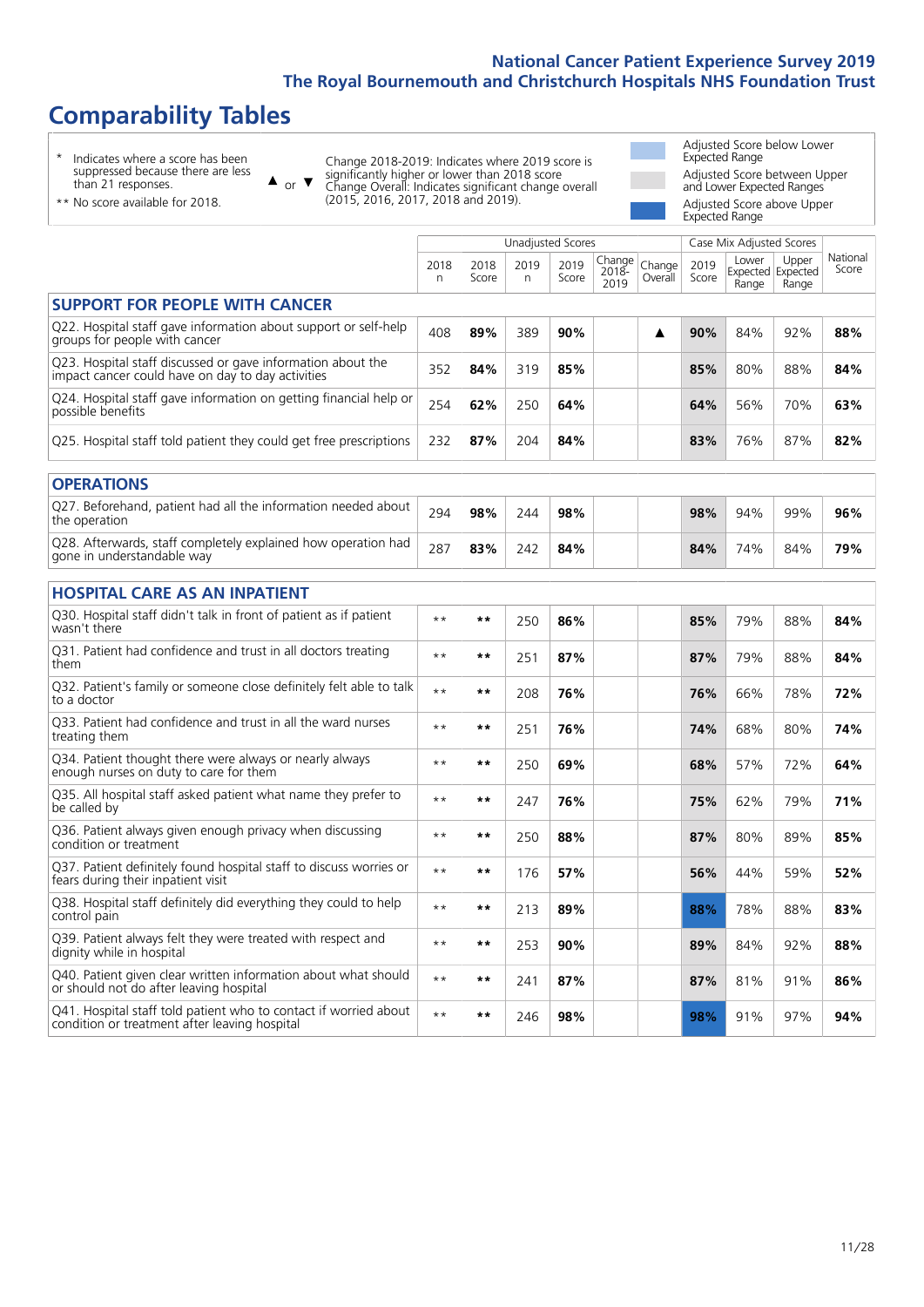## **Comparability Tables**

 $\blacktriangle$ 

\* Indicates where a score has been suppressed because there are less than 21 responses.

or  $\blacktriangledown$ Change 2018-2019: Indicates where 2019 score is significantly higher or lower than 2018 score Change Overall: Indicates significant change overall (2015, 2016, 2017, 2018 and 2019).

Adjusted Score below Lower Expected Range Adjusted Score between Upper and Lower Expected Ranges Adjusted Score above Upper Expected Range

\*\* No score available for 2018.

|                                                                                                                       |              |               | <b>Unadjusted Scores</b> |               |                            |                   |               | Case Mix Adjusted Scores |                                     |                   |
|-----------------------------------------------------------------------------------------------------------------------|--------------|---------------|--------------------------|---------------|----------------------------|-------------------|---------------|--------------------------|-------------------------------------|-------------------|
|                                                                                                                       | 2018<br>n    | 2018<br>Score | 2019<br>n                | 2019<br>Score | Change<br>$2018 -$<br>2019 | Change<br>Overall | 2019<br>Score | Lower<br>Range           | Upper<br>Expected Expected<br>Range | National<br>Score |
| <b>HOSPITAL CARE AS A DAY PATIENT / OUTPATIENT</b>                                                                    |              |               |                          |               |                            |                   |               |                          |                                     |                   |
| Q43. Patient definitely found hospital staff to discuss worries or<br>fears during their outpatient or day case visit | 380          | 72%           | 355                      | 77%           |                            |                   | 77%           | 66%                      | 75%                                 | 71%               |
| Q44. Cancer doctor had the right documents at patient's last<br>outpatient appointment                                | 461          | 98%           | 425                      | 98%           |                            |                   | 98%           | 94%                      | 98%                                 | 96%               |
| Q46. Beforehand patient completely had all information needed<br>about radiotherapy treatment                         | 93           | 88%           | 93                       | 89%           |                            |                   | 89%           | 79%                      | 93%                                 | 86%               |
| Q47. Patient completely given understandable information<br>about whether radiotherapy was working                    | 81           | 53%           | 72                       | 54%           |                            |                   | 55%           | 49%                      | 71%                                 | 60%               |
| Q49. Beforehand patient completely had all information needed<br>about chemotherapy treatment                         | 250          | 86%           | 242                      | 83%           |                            |                   | 84%           | 80%                      | 89%                                 | 84%               |
| Q50. Patient given enough information about whether<br>chemotherapy was working in a completely understandable way    | 230          | 74%           | 223                      | 71%           |                            |                   | 70%           | 61%                      | 74%                                 | 68%               |
| <b>HOME CARE AND SUPPORT</b>                                                                                          |              |               |                          |               |                            |                   |               |                          |                                     |                   |
| Q51. Hospital staff definitely gave family or someone close all<br>the information needed to help care at home        | 426          | 67%           | 399                      | 66%           |                            |                   | 66%           | 55%                      | 65%                                 | 60%               |
| Q52. Patient definitely given enough support from health or<br>social services during treatment                       | 278          | 63%           | 273                      | 61%           |                            |                   | 61%           | 44%                      | 60%                                 | 52%               |
| Q53. Patient definitely given enough support from health or<br>social services after treatment                        | 132          | 53%           | 146                      | 45%           |                            |                   | 45%           | 37%                      | 53%                                 | 45%               |
| <b>CARE FROM YOUR GENERAL PRACTICE</b>                                                                                |              |               |                          |               |                            |                   |               |                          |                                     |                   |
| Q54. GP given enough information about patient's condition<br>and treatment                                           | 443          | 94%           | 398                      | 95%           |                            |                   | 95%           | 93%                      | 97%                                 | 95%               |
| Q55. General practice staff definitely did everything they could<br>to support patient during treatment               | 314          | 65%           | 298                      | 56%           |                            |                   | 55%           | 53%                      | 64%                                 | 58%               |
| <b>YOUR OVERALL NHS CARE</b>                                                                                          |              |               |                          |               |                            |                   |               |                          |                                     |                   |
| Q56. Different people treating and caring for patient always<br>work well together to give best possible care         | $\star\star$ | $***$         | 481                      | 80%           |                            |                   | 79%           | 69%                      | 77%                                 | 73%               |
| Q57. Patient given a care plan                                                                                        | 427          | 31%           | 352                      | 35%           |                            |                   | 37%           | 32%                      | 43%                                 | 38%               |
| Q58. Overall the administration of care was good or very good                                                         | 556          | 92%           | 502                      | 94%           |                            |                   | 94%           | 85%                      | 92%                                 | 89%               |
| Q59. Patient felt length of time for attending clinics and<br>appointments for cancer was about right                 | 550          | 80%           | 500                      | 80%           |                            |                   | 80%           | 62%                      | 77%                                 | 69%               |
| Q60. Someone discussed with patient whether they would like<br>to take part in cancer research                        | 525          | 30%           | 472                      | 30%           |                            |                   | 30%           | 21%                      | 40%                                 | 30%               |
| Q61. Patient's average rating of care scored from very poor to<br>very good                                           | 543          | 9.0           | 500                      | 9.1           |                            |                   | 9.0           | 8.7                      | 9.0                                 | 8.8               |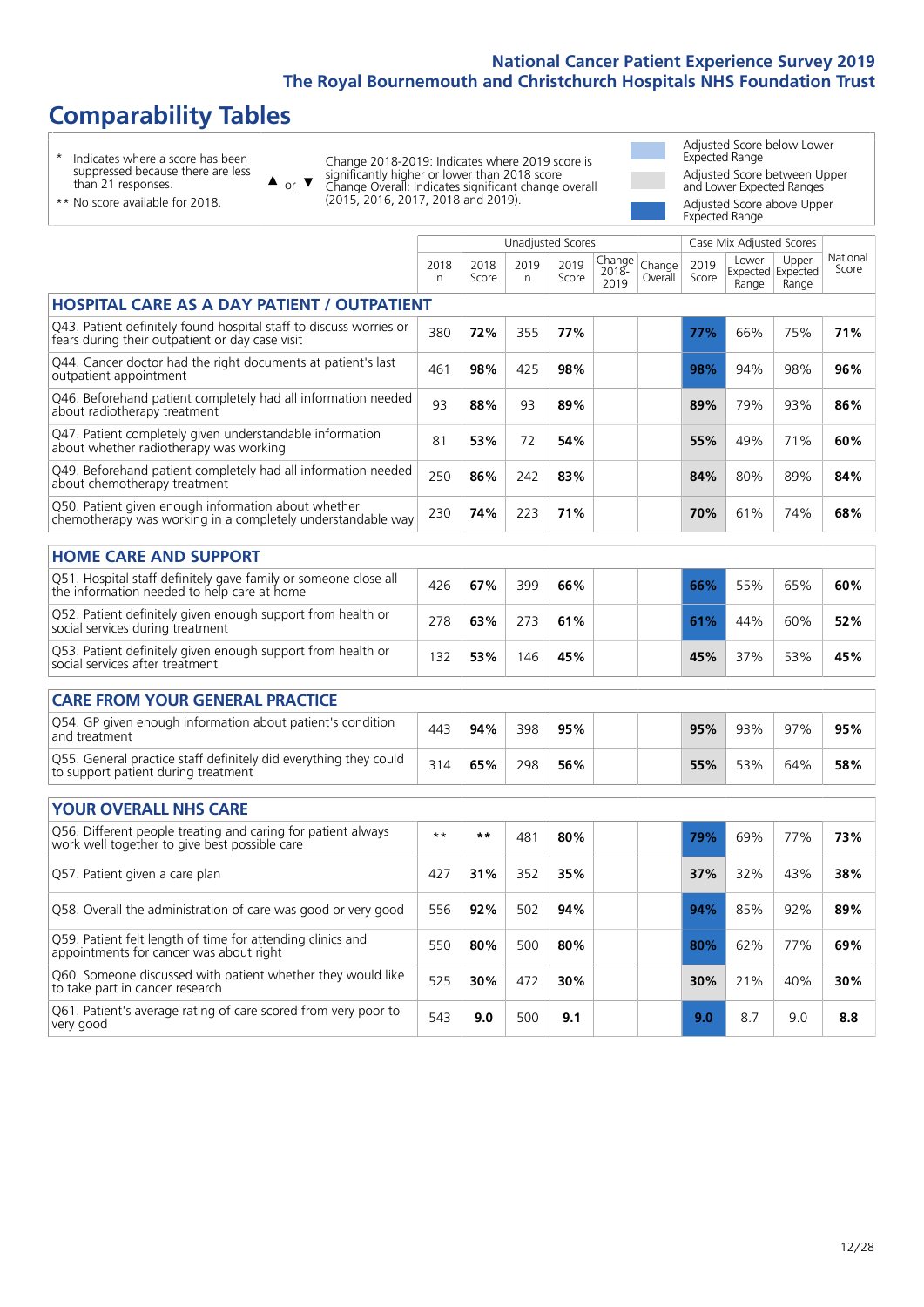### **Tumour Type Tables**

- \* Indicates where a score has been suppressed because there are less than 21 responses.
- n.a. Indicates that there were no respondents for that tumour group.

| <b>SEEING YOUR GP</b>                           |            |       |               |                    |              |                |                             |         |          | Tumour Group |                                                         |                 |                 |         |                |
|-------------------------------------------------|------------|-------|---------------|--------------------|--------------|----------------|-----------------------------|---------|----------|--------------|---------------------------------------------------------|-----------------|-----------------|---------|----------------|
|                                                 |            | Brain | <b>Breast</b> | Colorectal.<br>LGT | Gynaecologic | Haematological | Head and<br>Neck            | Lung    | Prostate | Sarcoma      | Skin                                                    | Upper<br>Gastro | Jrological      | Other   | All<br>Cancers |
| Q1. Saw GP once or twice before being told they | Trust      | n.a.  |               | 92% 79%            |              | 68%            | n.a.                        |         | 88%      | n.a.         |                                                         |                 | 59% 91%         | $\star$ | 80%            |
| needed to go to hospital                        | National   | 59%   |               | 94% 75% 77%        |              |                | 67%   79%   71%   82%   71% |         |          |              | 90% 74% 83% 74% 79%                                     |                 |                 |         |                |
| Q2. Patient thought they were seen as soon as   | Trust      | n.a.  |               | 92% 91%            | $\star$      | 82%            | n.a.                        | 86% 91% |          | $\star$      | $\star$                                                 |                 | 84% 94% 91% 89% |         |                |
| necessary                                       | National I |       |               |                    |              |                |                             |         |          |              | 79% 89% 83% 81% 82% 81% 84% 86% 69% 85% 79% 85% 79% 84% |                 |                 |         |                |

#### **DIAGNOSTIC TESTS** Tumour Group

|                                                   |                                                              | Brain | Breast  | ╮<br>Colorectal | Gynaecological | aematological | Head and<br>Neck | Lung        | Prostate | Sarcoma | Skin    | Upper<br>Gastro | Urological              | Other   | All<br>Cancers |
|---------------------------------------------------|--------------------------------------------------------------|-------|---------|-----------------|----------------|---------------|------------------|-------------|----------|---------|---------|-----------------|-------------------------|---------|----------------|
| Q5. Received all the information needed about     | Trust                                                        | n.a.  | 97% 98% |                 |                | 94%           | n.a.             | $100\%$ 93% |          | $\star$ |         |                 | 97% 100%                |         | 97%            |
| the test                                          | National                                                     | 93%   |         | 95% 95%         | 93%            |               | 95% 93% 95% 95%  |             |          |         | 93% 96% | 95%             | 95% 95%                 |         | 95%            |
| Q6. The length of time waiting for the test to be | Trust                                                        | n.a.  | 90% 98% |                 | $\star$        | 91%           | n.a.             |             | 88% 86%  | $\star$ | $\star$ |                 | 94% 96%                 | $\star$ | 92%            |
| done was about right                              | National 84% 91% 88% 86% 89% 88% 87% 87% 81% 87% 84% 87% 86% |       |         |                 |                |               |                  |             |          |         |         |                 |                         |         | 88%            |
| Q7. Test results explained in completely          | Trust                                                        | n.a.  | 86% 98% |                 | $\star$        | 75%           | n.a.             |             | 85% 90%  | $\star$ | $\star$ |                 | 80% 85%                 | $\star$ | 85%            |
| understandable way                                | National 71% 83% 82% 77% 77% 79% 80% 80%                     |       |         |                 |                |               |                  |             |          |         |         |                 | 78% 84% 75% 80% 76% 80% |         |                |

| <b>FINDING OUT WHAT WAS WRONG WITH YOU</b>             |              |       |               |                            |                |                 |                  |             | Tumour Group |         |         |                 |                 |              |                |
|--------------------------------------------------------|--------------|-------|---------------|----------------------------|----------------|-----------------|------------------|-------------|--------------|---------|---------|-----------------|-----------------|--------------|----------------|
|                                                        |              | Brain | <b>Breast</b> | ╮<br>olorectal<br>LGT<br>Ū | Gynaecological | Haematological  | Head and<br>Neck | Lung        | Prostate     | Sarcoma | Skin    | Upper<br>Gastro | Jrological      | Other        | All<br>Cancers |
| Q10. Patient told they could bring a family            | <b>Trust</b> | n.a.  | 82%           | 91%                        | $\star$        | 81%             | n.a.             | 74%         | 85%          | $\star$ |         | 71%             |                 | 80% 76% 81%  |                |
| member or friend when first told they had cancer       | National     | 85%   | 82%           | 82%                        | 71%            | 71%             | 71%              | 77%         | 79%          | 73%     | 69%     | 76%             | 73%             | 75%          | 77%            |
| Q11. Patient felt they were told sensitively that      | Trust        | n.a.  | 89%           | 93%                        | $\star$        | 85%             | n.a.             | 83% 91%     |              | $\star$ | $\star$ | 84%             |                 | 90% 100% 89% |                |
| they had cancer                                        | National     | 79%   |               | 89% 87%                    | 82%            | 84% 87% 83% 86% |                  |             |              | 84%     | 89%     |                 | 81% 84% 83% 86% |              |                |
| Q12. Patient completely understood the                 | Trust        | n.a.  | 74%           | 93%                        | $\star$        | 63%             | n.a.             | 72% 79%     |              | $\star$ |         |                 | 74% 82% 61% 74% |              |                |
| explanation of what was wrong                          | National     | 66%   | 77%           | 79%                        | 73%            | 60%             | 78%              | 76%         | 79%          | 67%     | 80%     |                 | 70% 77%         | 70% 73%      |                |
| Trust<br>Q13. Patient given easy to understand written |              | n.a.  |               | 79% 84%                    | $\star$        | 79%             | n.a.             | 69%         | 88%          | $\star$ | $\star$ | 59%             | 88%             | 76%          | 79%            |
| information about the type of cancer they had          | National     | 66%   | 78%           | 73%                        | 71%            | 76%             |                  | 69% 67% 83% |              | 67%     | 84%     |                 | 67% 74%         | 65%          | 74%            |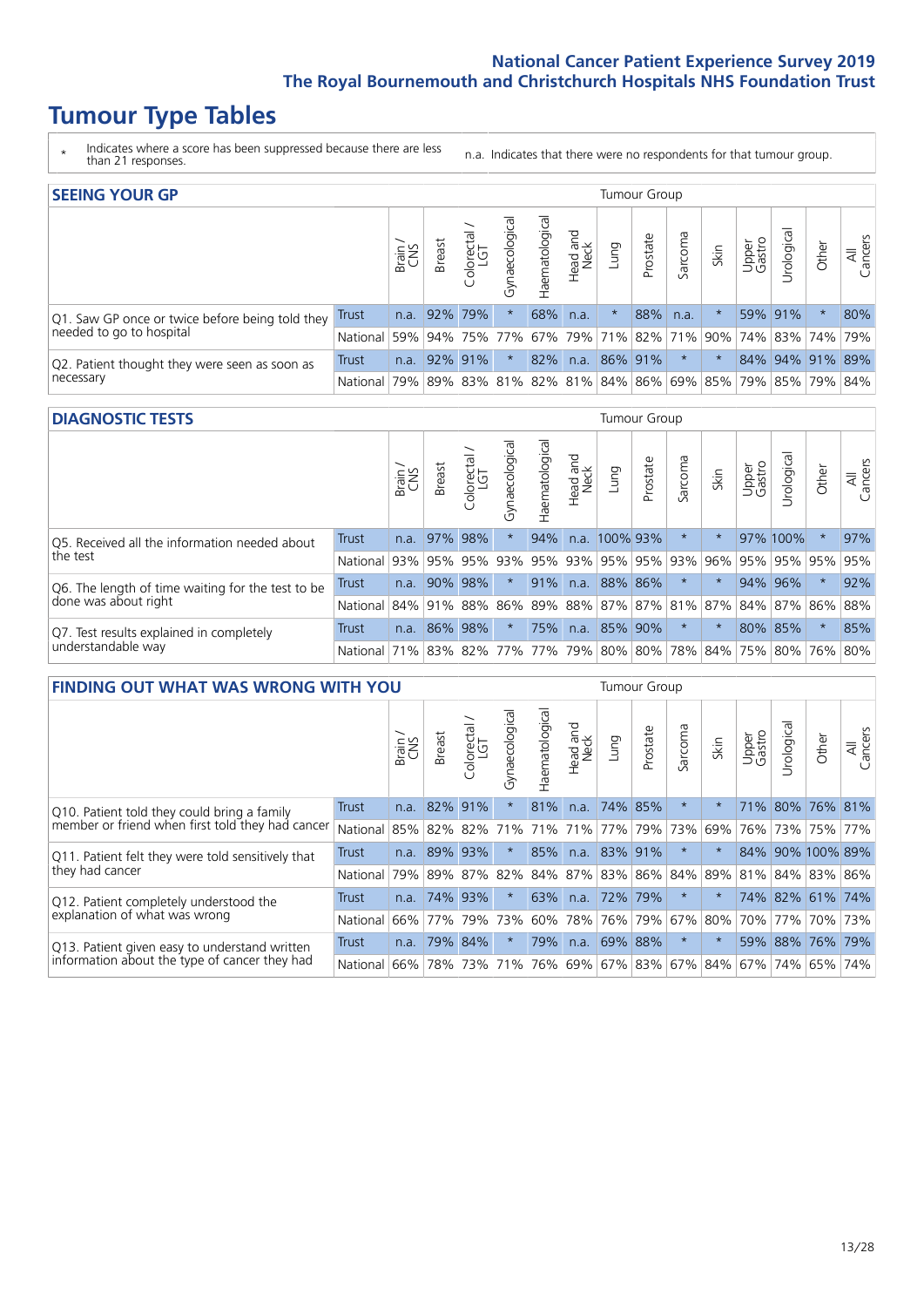### **Tumour Type Tables**

\* Indicates where a score has been suppressed because there are less than 21 responses.

n.a. Indicates that there were no respondents for that tumour group.

|                                                    | <b>DECIDING THE BEST TREATMENT FOR YOU</b> |       |               |                       |                |                |                        |         |          |                             |         |                 |            |                 |                |
|----------------------------------------------------|--------------------------------------------|-------|---------------|-----------------------|----------------|----------------|------------------------|---------|----------|-----------------------------|---------|-----------------|------------|-----------------|----------------|
|                                                    |                                            | Brain | <b>Breast</b> | olorectal<br>LGT<br>Ũ | Gynaecological | Haematological | ad and<br>Neck<br>Head | Lung    | Prostate | Sarcoma                     | Skin    | Upper<br>Gastro | Jrological | Other           | All<br>Cancers |
| Q14. Patient felt that treatment options were      | <b>Trust</b>                               | n.a.  |               | 84% 100%              | $\star$        | 81%            | n.a.                   | 81%     | 86%      | $\star$                     |         | 94%             |            | 90% 81%         | 87%            |
| completely explained                               | National                                   | 85%   | 85%           | 85%                   | 85%            |                | 82% 87%                |         | 84% 83%  | 83%                         | 89%     | 81%             |            | 83% 79% 83%     |                |
| Q15. Patient felt possible side effects were       | Trust                                      | n.a.  | 77%           | 86%                   |                | 64%            | n.a.                   |         | 79% 84%  | $^\star$                    |         | 68%             | 73%        | $77\%$          | 75%            |
| definitely explained in an understandable way      | National                                   | 69%   | 74%           | 76%                   | 75%            | 69%            | 73%                    |         | 74% 73%  | 73%                         | 77%     | 72%             | 71%        | 70%             | 73%            |
| Q16. Patient definitely given practical advice and | Trust                                      | n.a.  | 73%           | 80%                   | $\star$        | 64%            | n.a.                   |         | 76% 70%  | $^\star$                    |         | 68%             | 71% 70%    |                 | 171%           |
| support in dealing with side effects of treatment  | National                                   | 63%   | 70%           | 70%                   | 69%            | 65%            | 70%                    |         | 69% 65%  | 66%                         | 71%     | 66%             |            | 63% 64%         | 67%            |
| Q17. Patient definitely told about side effects    | Trust                                      | n.a.  | 49%           | 173%                  | $\star$        | 54%            | n.a.                   |         | 59% 73%  | $\ast$                      | $\star$ | 46%             | 53%        | $\star$         | 56%            |
| that could affect them in the future               | National                                   | 62%   | 57%           | 59%                   | 56%            | 51%            | 64%                    | 56%     | 66%      | 54%                         | 66%     | 53%             |            | 56% 52%         | 57%            |
| Q18. Patient definitely involved as much as they   | Trust                                      | n.a.  | 88%           | 89%                   | $\star$        | 72%            | n.a.                   | 75% 89% |          | $\star$                     | $\star$ |                 |            | 89% 86% 78% 84% |                |
| wanted in decisions about care and treatment       | National                                   | 79%   |               | 81% 83%               |                |                |                        |         |          | 81% 80% 81% 81% 84% 81% 87% |         | 79%             | 79%        | 78% 81%         |                |

#### **CLINICAL NURSE SPECIALIST (CNS)** Tumour Group

|                                             |              | Brain | <b>Breast</b> | olorectal<br>LGT<br>Ü | $\overline{\sigma}$<br>aecologic<br>Ğ | Haematological | Head and<br>Neck | Lung     | Prostate        | Sarcoma                     | Skin                    | Upper<br>Gastro | Jrological      | Other   | All<br>Cancers |
|---------------------------------------------|--------------|-------|---------------|-----------------------|---------------------------------------|----------------|------------------|----------|-----------------|-----------------------------|-------------------------|-----------------|-----------------|---------|----------------|
| Q19. Patient given the name of a CNS who    | <b>Trust</b> | n.a.  |               | 92% 95%               |                                       | 90%            | n.a.             | 100% 91% |                 | $^\star$                    |                         |                 | 82% 83% 91% 90% |         |                |
| would support them through their treatment  | National     | 95%   |               | 95% 92%               | 95%                                   |                |                  |          |                 | 92% 91% 94% 91% 91% 91% 91% |                         | 93%             | 85% 89%         |         | 92%            |
| Q20. Patient found it very or quite easy to | <b>Trust</b> | n.a.  |               | 90% 93%               |                                       | 84%            | n.a.             | 92% 80%  |                 | $\ast$                      |                         |                 | 92% 88%         | $\star$ | 89%            |
| contact their CNS                           | National     | 86%   | 84%           | 88%                   | 85%                                   |                |                  |          | 87% 86% 86% 80% | 86%                         | 90%                     |                 | 85% 83% 83%     |         | 85%            |
| Q21. Patient got understandable answers to  | <b>Trust</b> | n.a.  | 92% 93%       |                       |                                       | 88%            | n.a.             |          | 96% 91%         | $\star$                     |                         | 96%             | 90%             | $\star$ | 92%            |
| important questions all or most of the time | National     |       | 82% 87%       | 89%                   | 86%                                   |                |                  |          |                 |                             | 89% 88% 86% 87% 87% 93% |                 | 86% 87% 86% 87% |         |                |

| <b>SUPPORT FOR PEOPLE WITH CANCER</b>                                                             |              |       |               |                            |                |                                 |                        |          | <b>Tumour Group</b> |              |         |                 |            |             |                |
|---------------------------------------------------------------------------------------------------|--------------|-------|---------------|----------------------------|----------------|---------------------------------|------------------------|----------|---------------------|--------------|---------|-----------------|------------|-------------|----------------|
|                                                                                                   |              | Brain | <b>Breast</b> | olorectal<br>LGT<br>$\cup$ | Gynaecological | Haematological                  | ad and<br>Neck<br>Head | Dung     | Prostate            | arcoma<br>ιñ | Skin    | Upper<br>Gastro | Urological | Other       | All<br>Cancers |
| Q22. Hospital staff gave information about                                                        | <b>Trust</b> | n.a.  | 93%           | 86%                        | $\star$        | 87%                             | n.a.                   | 100% 94% |                     | n.a.         |         | 76%             | 89%        | $\star$     | 90%            |
| support or self-help groups for people with<br>cancer                                             | National     | 92%   | 92%           | 88%                        | 87%            | 86%                             | 88% 87% 91%            |          |                     | 86%          | 90%     | 88%             | 81%        | 83%         | 88%            |
| Q23. Hospital staff discussed or gave information<br>about the impact cancer could have on day to | Trust        | n.a.  |               | 88% 93%                    | $\star$        | 81%                             | n.a.                   | $\star$  | 97%                 | n.a.         | $\star$ | 68%             | 78%        | $\star$     | 85%            |
| day activities                                                                                    | National     | 84%   |               | 86% 85%                    | 82%            | 84%                             | 84%                    | 83%      | 88%                 | 81%          | 86%     | 83%             | 78%        | 79%         | 84%            |
| Q24. Hospital staff gave information on getting                                                   | Trust        | n.a.  | 66%           |                            | $\star$        | 46%                             | n.a.                   | 92%      | $\star$             | $\star$      |         |                 | 65% 48%    | $\star$     | 64%            |
| financial help or possible benefits                                                               | National     | 78%   |               | 68% 61%                    | 66%            |                                 | 61% 67%                |          | 72% 55%             | 64%          | 60%     | 64%             | 47%        | 59%         | 63%            |
| Q25. Hospital staff told patient they could get                                                   | Trust        | n.a.  | 80%           | $\star$                    | $\star$        | 85%                             | n.a.                   | $\star$  | $\star$             | $\star$      | $\star$ | $\star$         | $\star$    | $\star$     | 84%            |
| free prescriptions                                                                                | National     |       |               |                            |                | 82% 81% 83% 79% 87% 84% 86% 80% |                        |          |                     |              |         | 78% 71% 84%     |            | 73% 81% 82% |                |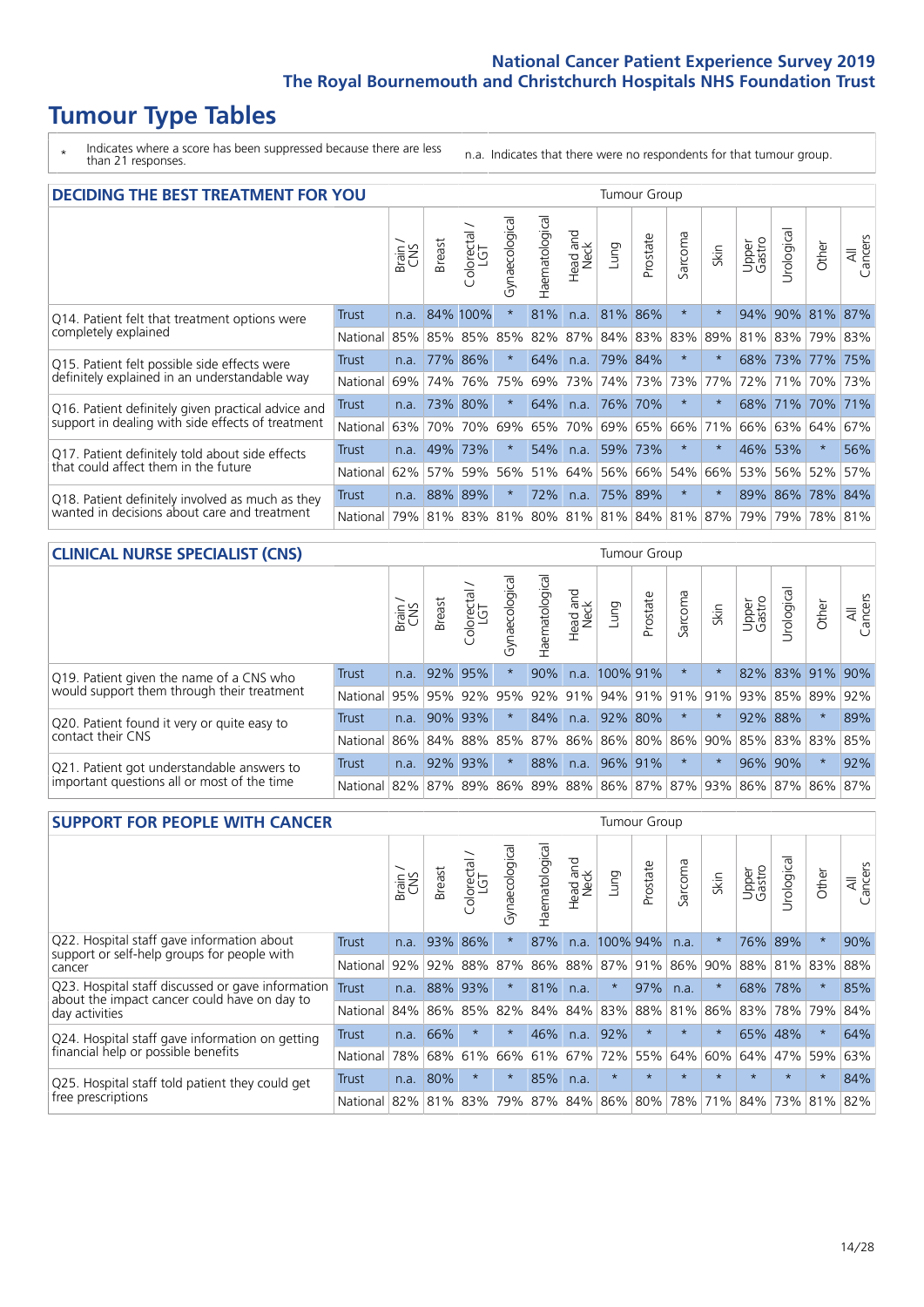# **Tumour Type Tables**

- \* Indicates where a score has been suppressed because there are less than 21 responses.
- n.a. Indicates that there were no respondents for that tumour group.

| <b>OPERATIONS</b>                                                                           |            |       |               |            |                    |                |                  | Tumour Group |             |         |         |                 |                                                  |         |                |
|---------------------------------------------------------------------------------------------|------------|-------|---------------|------------|--------------------|----------------|------------------|--------------|-------------|---------|---------|-----------------|--------------------------------------------------|---------|----------------|
|                                                                                             |            | Brain | <b>Breast</b> | Colorectal | ᠊ᢛ<br>Gynaecologic | Haematological | Head and<br>Neck | <b>Lung</b>  | Prostate    | Sarcoma | Skin    | Upper<br>Gastro | Irological                                       | Other   | All<br>Cancers |
| Q27. Beforehand, patient had all the information                                            | Trust      | n.a.  |               | 98% 100%   |                    |                | n.a.             |              | 100%        | n.a.    | $\star$ |                 | 100%                                             |         | 98%            |
| needed about the operation                                                                  | National   |       | 96% 97%       | 96%        | 96%                | 94%            |                  |              | 96% 95% 97% | 95%     | 96%     |                 | 96% 95% 95%                                      |         | 96%            |
| Q28. Afterwards, staff completely explained how<br>operation had gone in understandable way | Trust      | n.a.  |               | 81% 97%    | $\star$            | $\star$        | n.a.             | $\star$      | $\star$     | n.a.    | $\star$ | $\star$         | 87%                                              | $\star$ | 84%            |
|                                                                                             | National I | 76%   |               | 79% 83%    |                    |                |                  |              |             |         |         |                 | 79%  78%  79%  79%  78%  80%  82%  79%  76%  77% |         | 79%            |

#### **HOSPITAL CARE AS AN INPATIENT** Tumour Group

|                                                                                                  |              | Brain | <b>Breast</b> | $\frac{\text{Colored}}{\text{LGT}}$ | Gynaecological | Haematological | Head and<br><b>Neck</b> | Lung    | Prostate        | Sarcoma | Skin | Upper<br>Gastro | Urological  | Other   | All<br>Cancers |
|--------------------------------------------------------------------------------------------------|--------------|-------|---------------|-------------------------------------|----------------|----------------|-------------------------|---------|-----------------|---------|------|-----------------|-------------|---------|----------------|
| Q30. Hospital staff didn't talk in front of patient                                              | <b>Trust</b> | n.a.  | 87%           | 89%                                 | $\star$        | 80%            | n.a.                    | $\star$ | 92%             | $\star$ | n.a. | 82%             | 89%         | $\star$ | 86%            |
| as if patient wasn't there                                                                       | National     | 81%   | 86%           | 81%                                 | 83%            | 84%            | 83%                     | 81%     | 88%             | 86%     | 86%  | 81%             | 83% 82%     |         | 84%            |
| 031. Patient had confidence and trust in all                                                     | <b>Trust</b> | n.a.  | 91% 92%       |                                     | $\star$        | 82%            | n.a.                    | $\star$ | 100%            | $\star$ | n.a. | 95% 79%         |             | $\star$ | 87%            |
| doctors treating them                                                                            | National     | 82%   | 83%           | 85%                                 | 83%            | 82%            | 87%                     | 83%     | 89%             | 86%     | 85%  | 81%             | 85%         | 80%     | 84%            |
| Q32. Patient's family or someone close definitely                                                | Trust        | n.a.  | 66% 91%       |                                     |                | 76%            | n.a.                    | $\star$ | 86%             | $\star$ | n.a. | $\star$         | 75%         | $\star$ | 76%            |
| felt able to talk to a doctor                                                                    | National     | 67%   | 72%           | 73%                                 | 72%            | 74%            | 75%                     | 74%     | 72%             | 71%     | 74%  | 73%             | 71%         | 69%     | 72%            |
| Q33. Patient had confidence and trust in all the                                                 | <b>Trust</b> | n.a.  | 76%           | 83%                                 |                | 77%            | n.a.                    | $\star$ | 73%             | $\star$ | n.a. | 68% 82%         |             | $\star$ | 76%            |
| ward nurses treating them                                                                        | National     | 72%   | 73%           | 72%                                 | 71%            | 77%            | 75%                     | 77%     | 79%             | 74%     | 75%  |                 | 73% 77%     | 69%     | 74%            |
| Q34. Patient thought there were always or nearly                                                 | <b>Trust</b> | n.a.  | 67%           | 69%                                 | $\star$        | 61%            | n.a.                    | $\star$ | 85%             | $\star$ | n.a. | 77%             | 74%         | $\star$ | 69%            |
| always enough nurses on duty to care for them                                                    | National     | 68%   | 64%           | 62%                                 | 63%            |                | 63% 65% 68%             |         | 72%             | 65%     | 70%  |                 | 65% 66% 60% |         | 64%            |
| Q35. All hospital staff asked patient what name                                                  | Trust        | n.a.  | 67% 78%       |                                     | $\star$        | 76%            | n.a.                    | $\star$ | 72%             | $\star$ | n.a. | 95% 82%         |             | $\star$ | 76%            |
| they prefer to be called by                                                                      | National     | 68%   | 62%           | 74%                                 | 65%            | 72%            | 71%                     | 76%     | 72%             | 74%     | 70%  | 78%             | 76%         | 69%     | 71%            |
| Q36. Patient always given enough privacy when                                                    | Trust        | n.a.  | 83%           | 97%                                 |                | 94%            | n.a.                    | $\star$ | 92%             | $\star$ | n.a. | 86% 84%         |             | $\star$ | 88%            |
| discussing condition or treatment                                                                | National     | 78%   |               | 84% 85%                             | 81%            | 86%            |                         | 87% 84% | 88%             | 84%     |      | 84% 84%         | 85%         | 82%     | 85%            |
| Q37. Patient definitely found hospital staff to                                                  | <b>Trust</b> | n.a.  | 49%           | 70%                                 |                | 57%            | n.a.                    | $\star$ | $\star$         | n.a.    | n.a. | $\star$         | 62%         | $\star$ | 57%            |
| discuss worries or fears during their inpatient visit                                            | National     | 45%   | 51%           | 55%                                 | 51%            | 56%            | 52%                     | 49%     | 53%             | 54%     | 51%  | 53%             | 49%         | 46%     | 52%            |
| Q38. Hospital staff definitely did everything they                                               | Trust        |       | n.a. 87%      | 88%                                 | $\star$        | 83%            | n.a.                    | $\star$ | 100% n.a.       |         | n.a. | $\star$         | 91%         | $\star$ | 89%            |
| could to help control pain                                                                       | National     | 85%   |               | 83% 84% 82%                         |                |                |                         |         | 82% 80% 84% 85% | 83%     |      | 85% 82% 81% 82% |             |         | 83%            |
| Q39. Patient always felt they were treated with                                                  | Trust        | n.a.  | 94%           | 94%                                 | $\star$        | 85%            | n.a.                    | $\star$ | 92%             | $\star$ | n.a. | 91% 89%         |             | $\star$ | 90%            |
| respect and dignity while in hospital                                                            | National     | 85%   | 87%           | 87%                                 | 85%            | 89%            | 87%                     | 88%     | 91%             | 89%     | 89%  | 88%             | 90%         | 86%     | 88%            |
| Q40. Patient given clear written information<br>about what should or should not do after leaving | <b>Trust</b> | n.a.  | 90% 89%       |                                     | $\star$        | 77%            | n.a.                    | $\star$ | 88%             | $\star$ | n.a. | 86% 97%         |             | $\star$ | 87%            |
| hospital                                                                                         | National     | 80%   | 89%           | 86%                                 | 86%            | 83%            |                         | 87% 82% | 91%             | 85%     | 90%  | 82% 87%         |             | 83%     | 86%            |
| Q41. Hospital staff told patient who to contact<br>if worried about condition or treatment after | <b>Trust</b> | n.a.  |               | 98% 100%                            |                | 96%            | n.a.                    | $\star$ | 96%             | $\star$ | n.a. |                 | 95% 100%    | $\star$ | 98%            |
| leaving hospital                                                                                 | National     | 94%   |               | 95% 95% 93%                         |                |                | 96% 93% 92%             |         | 96%             | 94%     | 95%  |                 | 92% 92% 93% |         | 94%            |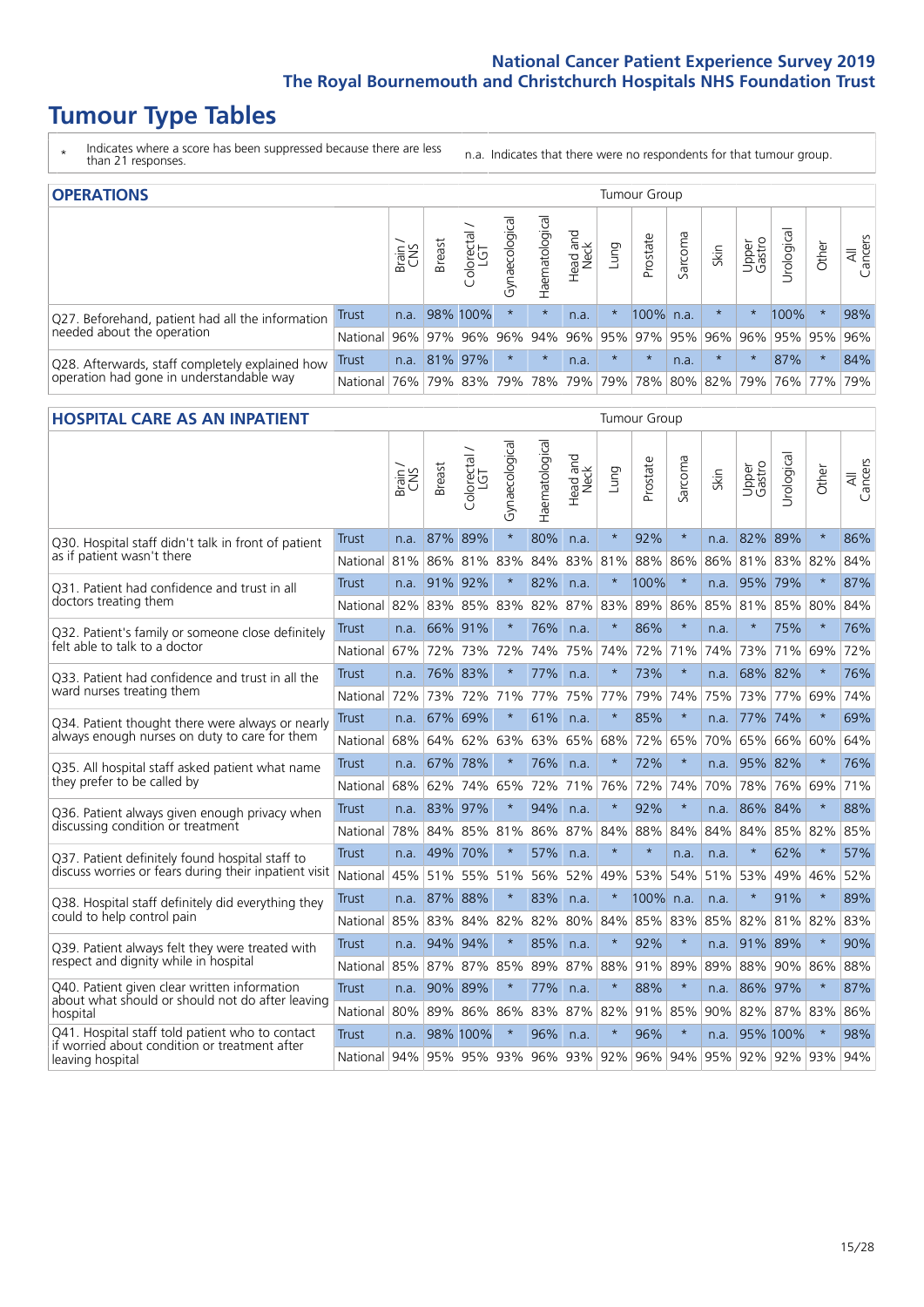# **Tumour Type Tables**

\* Indicates where a score has been suppressed because there are less than 21 responses.

n.a. Indicates that there were no respondents for that tumour group.

| HOSPITAL CARE AS A DAY PATIENT / OUTPATIENT                                                |          |       |               |                          |                |                |                        |         | Tumour Group |                      |         |                 |            |                   |                |
|--------------------------------------------------------------------------------------------|----------|-------|---------------|--------------------------|----------------|----------------|------------------------|---------|--------------|----------------------|---------|-----------------|------------|-------------------|----------------|
|                                                                                            |          | Brain | <b>Breast</b> | ╮<br>Colorectal /<br>LGT | Gynaecological | Haematological | ad and<br>Neck<br>Head | Lung    | Prostate     | arcoma<br>$\sqrt{ }$ | Skin    | Upper<br>Gastro | Urological | Other             | All<br>Cancers |
| Q43. Patient definitely found hospital staff to                                            | Trust    | n.a.  | 74%           | 85%                      | $^\star$       | 75%            | n.a.                   | 78%     | 87%          | $\star$              |         | 83%             | 80%        | 57%               | 77%            |
| discuss worries or fears during their outpatient or<br>day case visit                      | National | 66%   | 68%           | 73%                      | 70%            | 73%            | 72%                    | 70%     | 74%          | 72%                  | 72%     | 71%             | 67%        | 68%               | 71%            |
| Q44. Cancer doctor had the right documents at                                              | Trust    | n.a.  |               | 98% 100%                 |                | 96%            | n.a.                   |         | 96% 100%     | $\star$              |         |                 |            | 100% 98% 100% 98% |                |
| patient's last outpatient appointment                                                      | National | 94%   | 96%           | 96%                      | 96%            | 97%            | 96%                    | 96% 96% |              | 96%                  | 96%     | 94%             | 96%        | 95%               | 96%            |
| Q46. Beforehand patient completely had                                                     | Trust    | n.a.  | 92%           | $\star$                  | n.a.           | $\star$        | n.a.                   | $\star$ | $\star$      | n.a.                 | n.a.    | $\star$         | $\star$    | $\star$           | 89%            |
| all information needed about radiotherapy<br>treatment                                     | National | 91%   | 88%           | 83%                      | 88%            | 84%            | 86%                    | 86%     | 88%          | 88%                  | 84%     | 86%             | 83%        | 84%               | 86%            |
| Q47. Patient completely given understandable<br>information about whether radiotherapy was | Trust    | n.a.  | 54%           | $\star$                  | n.a.           | $\ast$         | n.a.                   | $\star$ | $\star$      | n.a.                 | n.a.    | $\star$         | $\star$    | $\star$           | 54%            |
| working                                                                                    | National | 56%   | 60%           | 57%                      | 61%            | 62%            | 63%                    | 59%     | 60%          | 67%                  | 57%     | 52%             | 59%        | 59%               | 60%            |
| Q49. Beforehand patient completely had all                                                 | Trust    | n.a.  | 84%           | $\star$                  | $\star$        | 81%            | n.a.                   | $\star$ | $\star$      | $\star$              | $\star$ | 81%             | $\star$    | $\star$           | 83%            |
| information needed about chemotherapy<br>treatment                                         | National | 80%   | 82%           | 86%                      | 87%            | 85%            | 79%                    | 84%     | 86%          | 86%                  | 90%     | 84%             | 85%        | 85%               | 84%            |
| Q50. Patient given enough information about<br>whether chemotherapy was working in a       | Trust    | n.a.  | 68%           | $\star$                  | $\star$        | 78%            | n.a.                   | $\star$ | $\star$      | $\star$              | $\star$ | 64%             | $\star$    | $\star$           | 71%            |
| completely understandable way                                                              | National | 54%   | 62%           | 64%                      | 68%            | 75%            |                        | 57% 67% | 66%          | 71%                  | 79%     | 61%             | 68%        | 69%               | 68%            |

#### **HOME CARE AND SUPPORT** Tumour Group

|                                                                                              |              | Brain | Breast  | Colorectal<br>LGT | ᢛ<br>Gynaecologic | Haematological | Head and<br>Neck | Dung            | Prostate | Sarcoma | Skin    | Upper<br>Gastro | Urological  | Other   | All<br>Cancers |
|----------------------------------------------------------------------------------------------|--------------|-------|---------|-------------------|-------------------|----------------|------------------|-----------------|----------|---------|---------|-----------------|-------------|---------|----------------|
| Q51. Hospital staff definitely gave family or<br>someone close all the information needed to | <b>Trust</b> | n.a.  | 65% 83% |                   |                   | 61%            | n.a.             | 65% 71%         |          | n.a.    |         |                 | 56% 76%     | $\ast$  | 66%            |
| help care at home                                                                            | National     | 58%   |         | 58% 63%           | 57%               |                |                  | 62% 67% 59% 61% |          |         | 62% 65% |                 | 60% 59% 55% |         | 60%            |
| Q52. Patient definitely given enough support                                                 | Trust        | n.a.  | 56% 77% |                   | $\star$           | 59%            | n.a.             | $\star$         | 43%      | n.a.    |         |                 | 57% 70%     | $\star$ | 61%            |
| from health or social services during treatment                                              | National     | 42%   | 52%     | 60%               |                   | 45% 51%        | 59%              | 50%             | 48%      |         | 53% 57% |                 | 54% 48% 51% |         | 52%            |
| Q53. Patient definitely given enough support                                                 | Trust        | n.a.  | 34%     |                   |                   | 34%            | n.a.             | $\star$         | $\star$  | n.a.    |         | $\star$         | $\star$     | $\star$ | 45%            |
| from health or social services after treatment                                               | National     | 39%   | 41% 53% |                   | 39%               | $ 43\% $       | 56%              | 40%             | 46%      | 48%     | 59%     | 47%             | 44%         | 44%     | 45%            |

| <b>CARE FROM YOUR GENERAL PRACTICE</b>                                                                 |              |        |               |                        |               |                |                  |          | <b>Tumour Group</b>                 |         |      |                 |                       |         |                |
|--------------------------------------------------------------------------------------------------------|--------------|--------|---------------|------------------------|---------------|----------------|------------------|----------|-------------------------------------|---------|------|-----------------|-----------------------|---------|----------------|
|                                                                                                        |              | Brain, | <b>Breast</b> | ╮<br>Colorectal<br>LGT | Gynaecologica | Haematological | Head and<br>Neck | Lung     | Prostate                            | Sarcoma | Skin | Upper<br>Gastro | $\sigma$<br>Urologica | Other   | All<br>Cancers |
| Q54. GP given enough information about                                                                 | Trust        | n.a.   |               | 97% 98%                |               | 89%            | n.a.             | $^\star$ | 100%                                | $\star$ |      |                 | 94% 98%               |         | 95%            |
| patient's condition and treatment                                                                      | National 91% |        |               | 96% 95%                | 95%           |                |                  |          | 96% 94% 94% 96% 94% 96%             |         |      |                 | 93% 95% 94%           |         | 95%            |
| Q55. General practice staff definitely did<br>Trust<br>everything they could to support patient during |              | n.a.   |               | 52% 50%                |               | 40%            | n.a.             |          | 52% 79%                             | n.a.    |      |                 | 59% 71%               | $\star$ | 56%            |
| treatment                                                                                              | National 55% |        |               |                        | 58% 59% 56%   |                |                  |          | 56% 59% 56% 64% 56% 65% 59% 59% 55% |         |      |                 |                       |         | 58%            |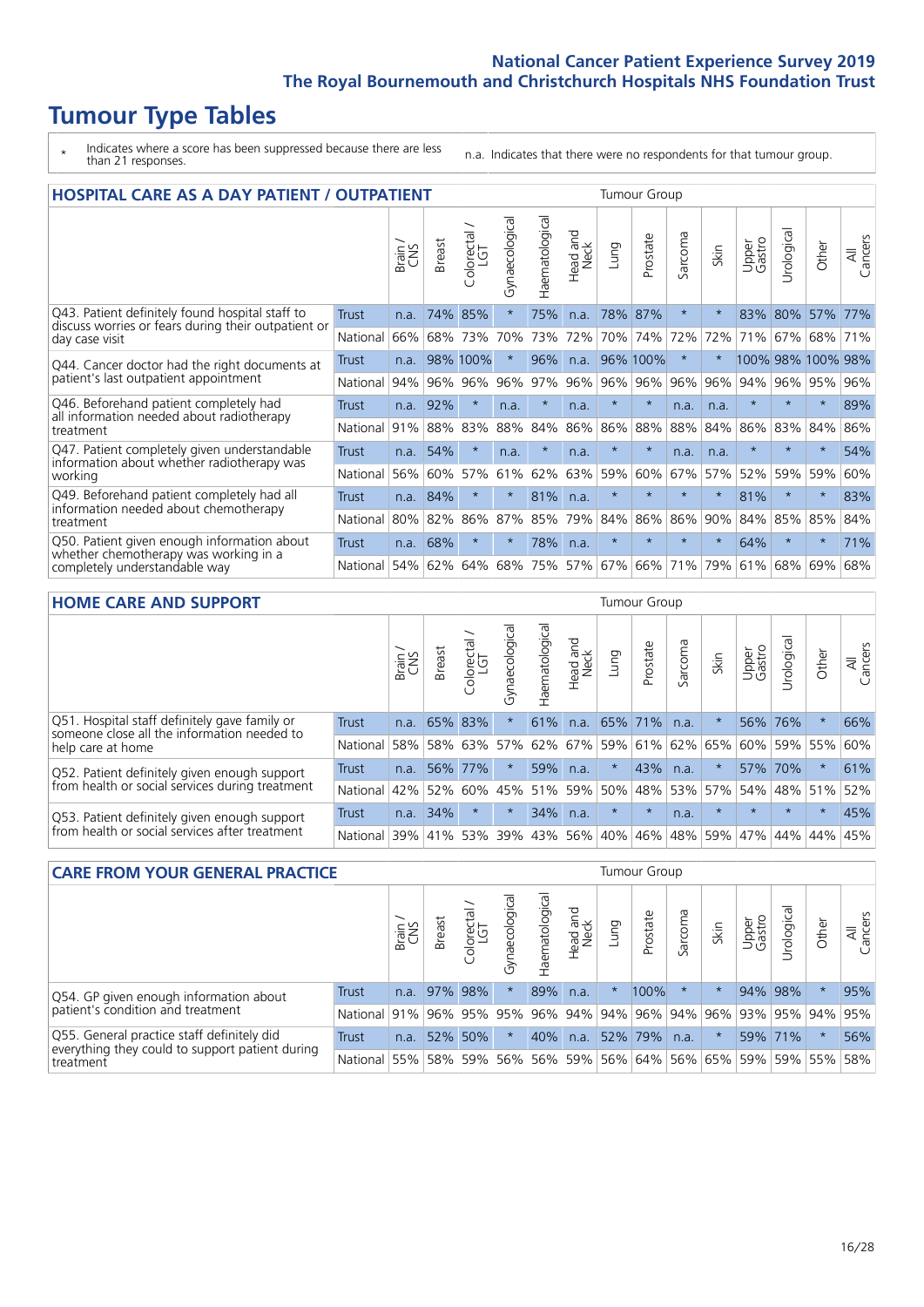### **Tumour Type Tables**

- \* Indicates where a score has been suppressed because there are less than 21 responses.
- n.a. Indicates that there were no respondents for that tumour group.

| <b>YOUR OVERALL NHS CARE</b> |  |
|------------------------------|--|
|------------------------------|--|

| <b>YOUR OVERALL NHS CARE</b>                                     |              |       |               |                     |                |                | Tumour Group           |          |          |                      |          |                 |               |          |                |
|------------------------------------------------------------------|--------------|-------|---------------|---------------------|----------------|----------------|------------------------|----------|----------|----------------------|----------|-----------------|---------------|----------|----------------|
|                                                                  |              | Brain | <b>Breast</b> | Colorectal /<br>LGT | Gynaecological | Haematological | and<br>Head an<br>Neck | Lung     | Prostate | arcoma<br>$\sqrt{ }$ | Skin     | Upper<br>Gastro | ී<br>Urologic | Other    | All<br>Cancers |
| Q56. Different people treating and caring for                    | <b>Trust</b> | n.a.  | 75%           | 83%                 |                | 77%            | n.a.                   | 89%      | 87%      | $\star$              | $\star$  | 86%             | 82%           | 71%      | 80%            |
| patient always work well together to give best<br>possible care  | National     | 60%   | 73%           | 73%                 | 69%            | 75%            | 73%                    | 73%      | 75%      | 70%                  | 79%      | 69%             | 74%           | 68%      | 73%            |
| Q57. Patient given a care plan                                   | <b>Trust</b> | n.a.  | 27% 57%       |                     |                | 43%            | n.a.                   | $^\star$ | 41%      | n.a.                 | $\star$  | 32%             | 32%           | $\ast$   | 35%            |
|                                                                  | National     | 36%   | 41%           | 40%                 | 34%            | 36%            | 39%                    | 36%      | 40%      | 34%                  | 44%      | 36%             | 33%           | 31%      | 38%            |
| Q58. Overall the administration of care was good<br>or very good | Trust        | n.a.  | 96%           | 91%                 |                | 92%            | n.a.                   | 97%      | 89%      | $\star$              | $\star$  | 92%             | 96%           | 96%      | 94%            |
|                                                                  | National     | 85%   | 90%           | 88%                 | 87%            | 91%            | 90%                    | 90%      | 88%      | 88%                  | 90%      | 86%             | 85%           | 87%      | 89%            |
| Q59. Patient felt length of time for attending                   | <b>Trust</b> | n.a.  | 75%           | 87%                 |                | 76%            | n.a.                   | 90% 85%  |          | $\star$              | $^\star$ | 89%             | 77%           | 70%      | 80%            |
| clinics and appointments for cancer was about<br>right           | National     | 58%   |               | 68% 73%             | 66%            | 66%            | 71%                    |          | 71% 76%  | 68%                  | 73%      | 66%             | 75%           | 64%      | 69%            |
| Q60. Someone discussed with patient whether                      | Trust        | n.a.  | 28%           | 16%                 |                | 45%            | n.a.                   | 59% 26%  |          | $\star$              | $\star$  | 19%             | 13%           | $^\star$ | 30%            |
| they would like to take part in cancer research                  | National     | 42%   | 30%           | 32%                 | 31%            | 33%            | 21%                    | 34%      | 31%      | 36%                  | 20%      | 36%             | 21%           | 32%      | 30%            |
| Q61. Patient's average rating of care scored from                | Trust        | n.a.  | 9.0           | 9.2                 | $\star$        | 9.0            | n.a.                   | 9.1      | 9.1      | $\star$              | $\star$  | 8.9             | 9.1           | 9.1      | 9.1            |
| very poor to very good                                           | National     | 8.6   | 8.9           | 8.8                 | 8.7            | 8.9            | 8.8                    | 8.8      | 8.8      | 8.8                  | 8.9      | 8.7             | 8.7           | 8.7      | 8.8            |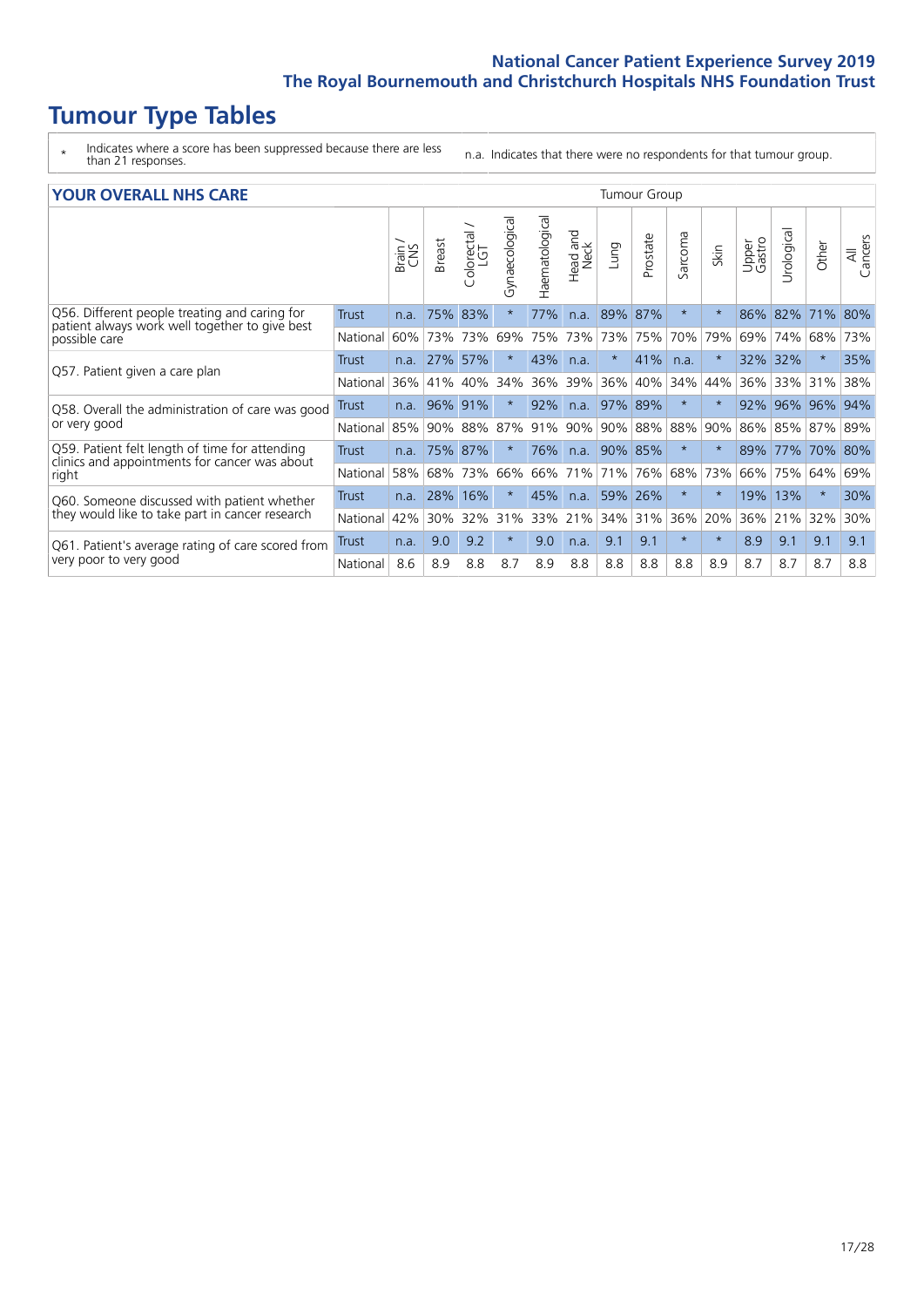### **Year on Year Charts**





#### **DIAGNOSTIC TESTS**





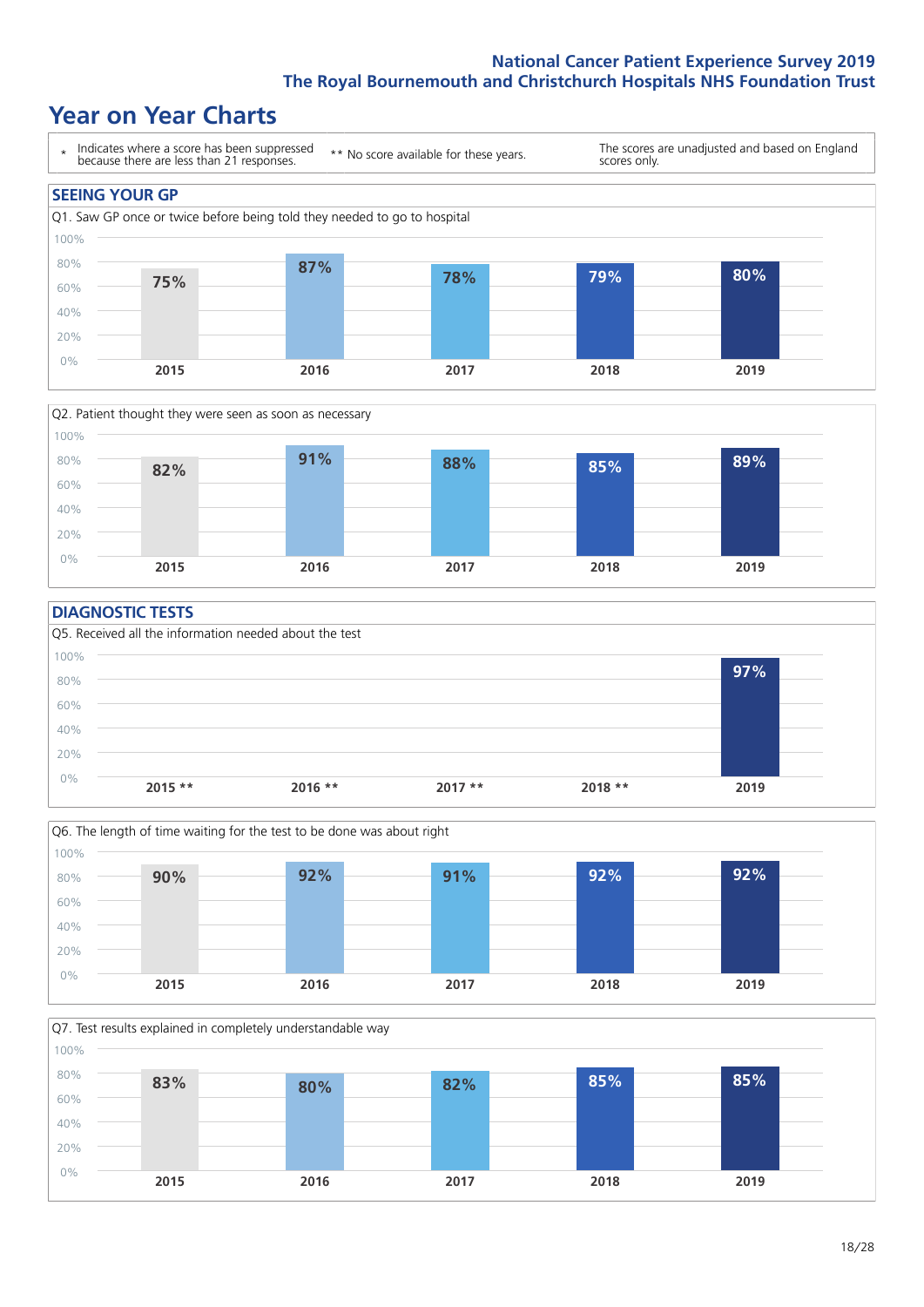### **Year on Year Charts**

\* Indicates where a score has been suppressed because there are less than 21 responses. \*\* No score available for these years. The scores are unadjusted and based on England scores only. **FINDING OUT WHAT WAS WRONG WITH YOU** Q10. Patient told they could bring a family member or friend when first told they had cancer









#### **DECIDING THE BEST TREATMENT FOR YOU** Q14. Patient felt that treatment options were completely explained 0% 20% 40% 60% 80% 100% **2015 2016 2017 2018 2019 86% 86% 86% 87% 87%**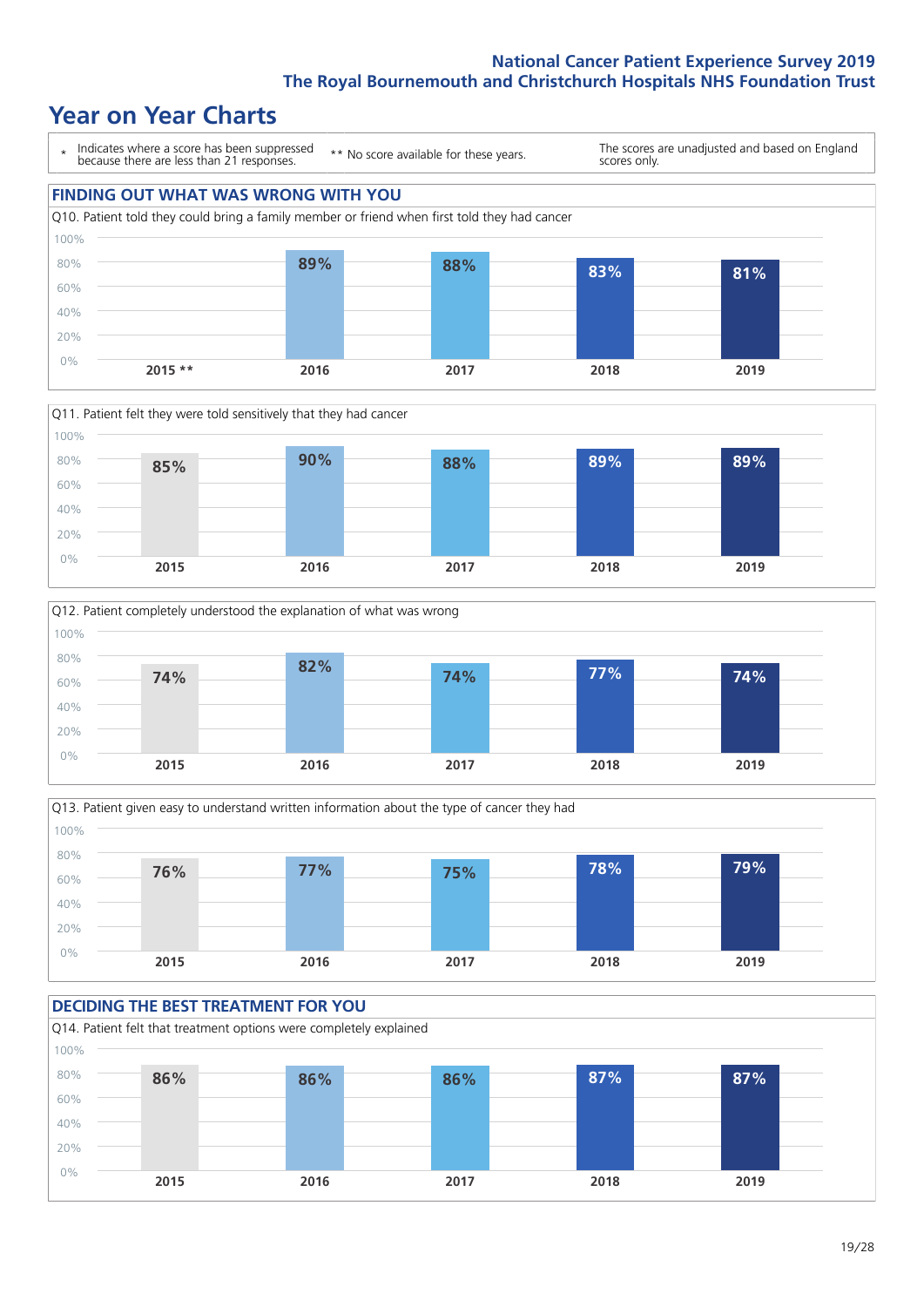### **Year on Year Charts**

\* Indicates where a score has been suppressed because there are less than 21 responses. \*\* No score available for these years. The scores are unadjusted and based on England scores only. Q15. Patient felt possible side effects were definitely explained in an understandable way 0% 20% 40% 60% 80% 100% **2015 2016 2017 2018 2019 75% 76% 78% 77% 75%**







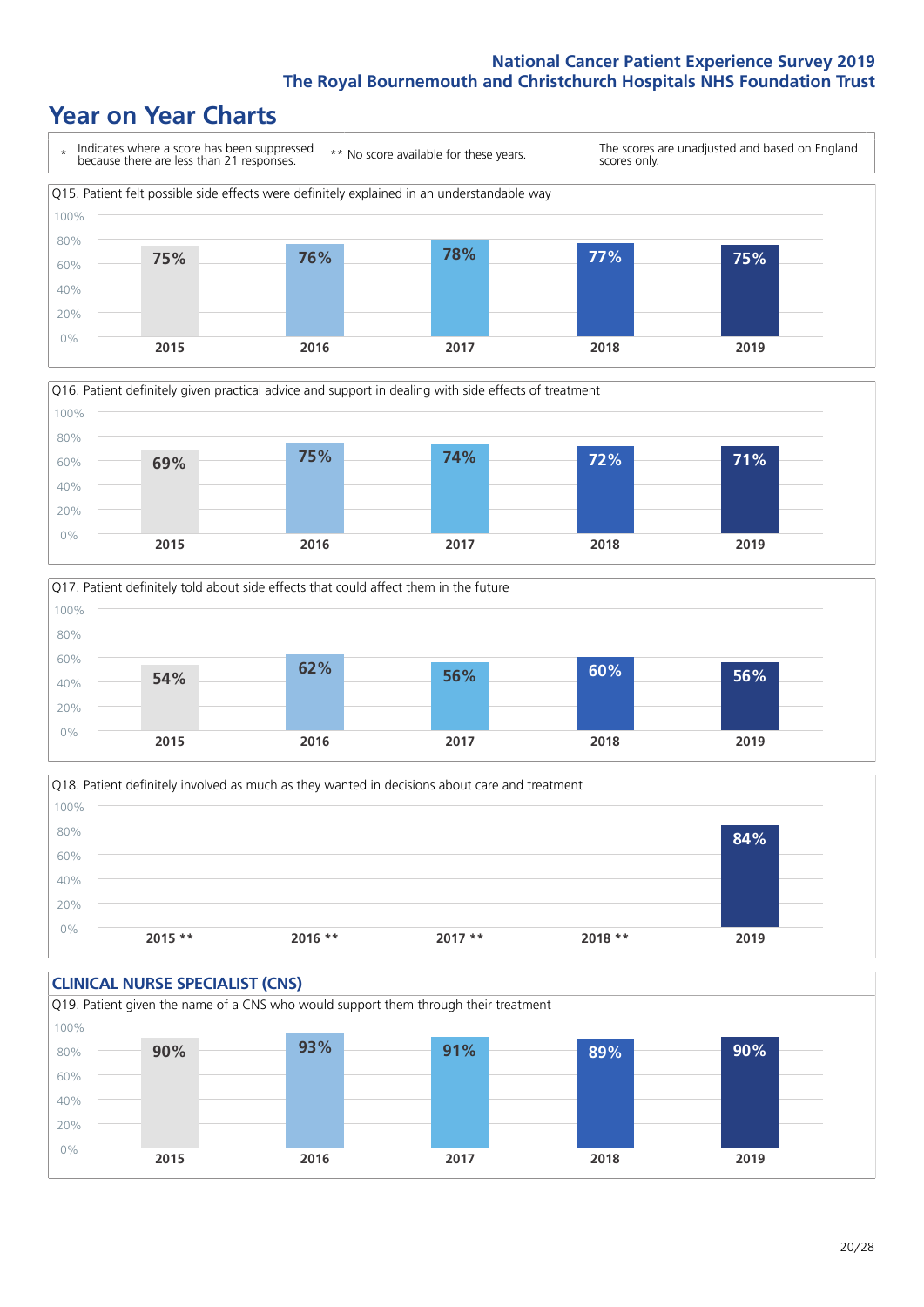### **Year on Year Charts**









Q24. Hospital staff gave information on getting financial help or possible benefits 0% 20% 40% 60% 80% 100% **2015 2016 2017 2018 2019 60% 52% 66% 62% 64%**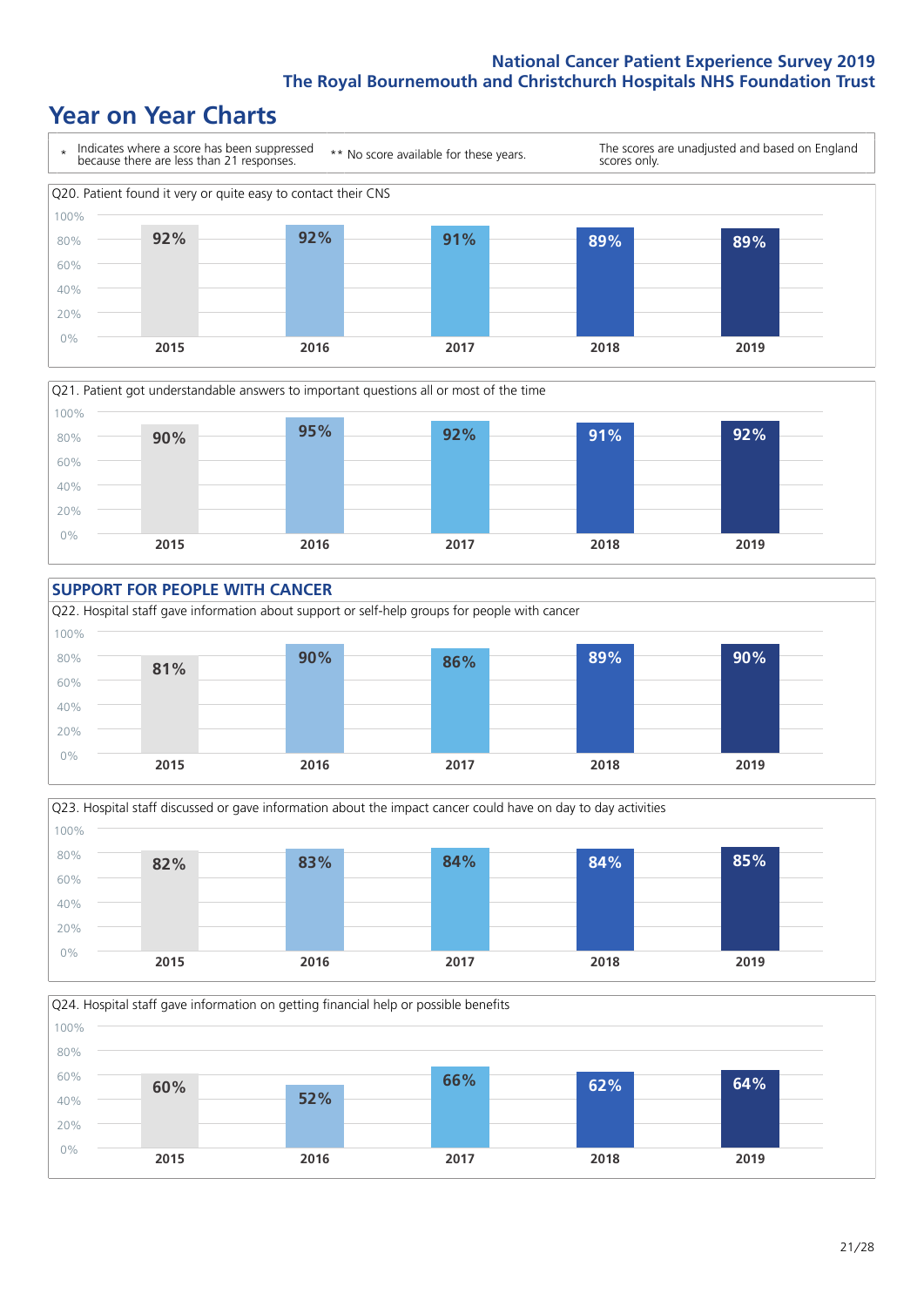### **Year on Year Charts**



#### **OPERATIONS**

Q27. Beforehand, patient had all the information needed about the operation  $0%$ 20% 40% 60% 80% 100% **2015 \*\* 2016 2017 2018 2019 97% 96% 98% 98%**





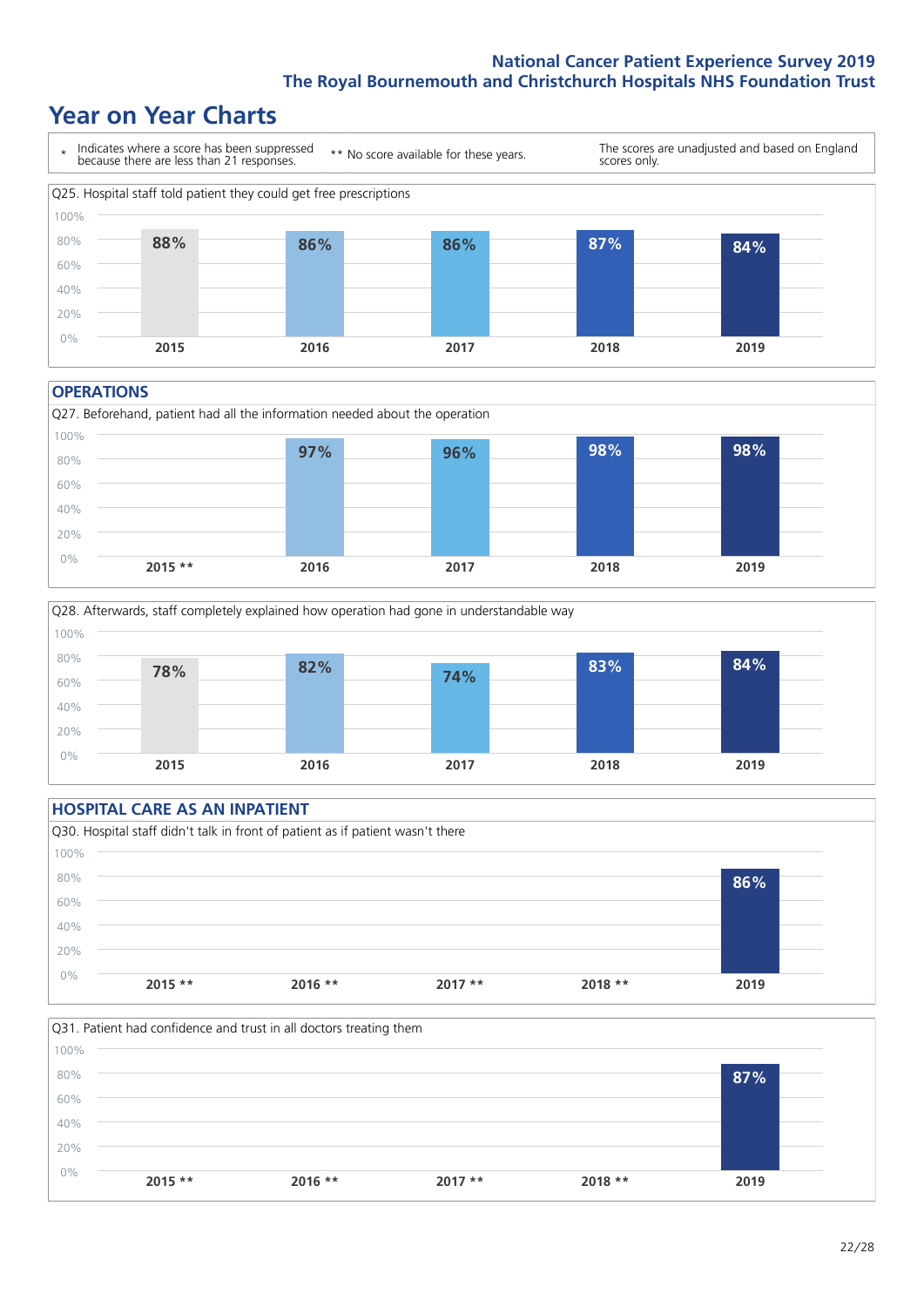### **Year on Year Charts**









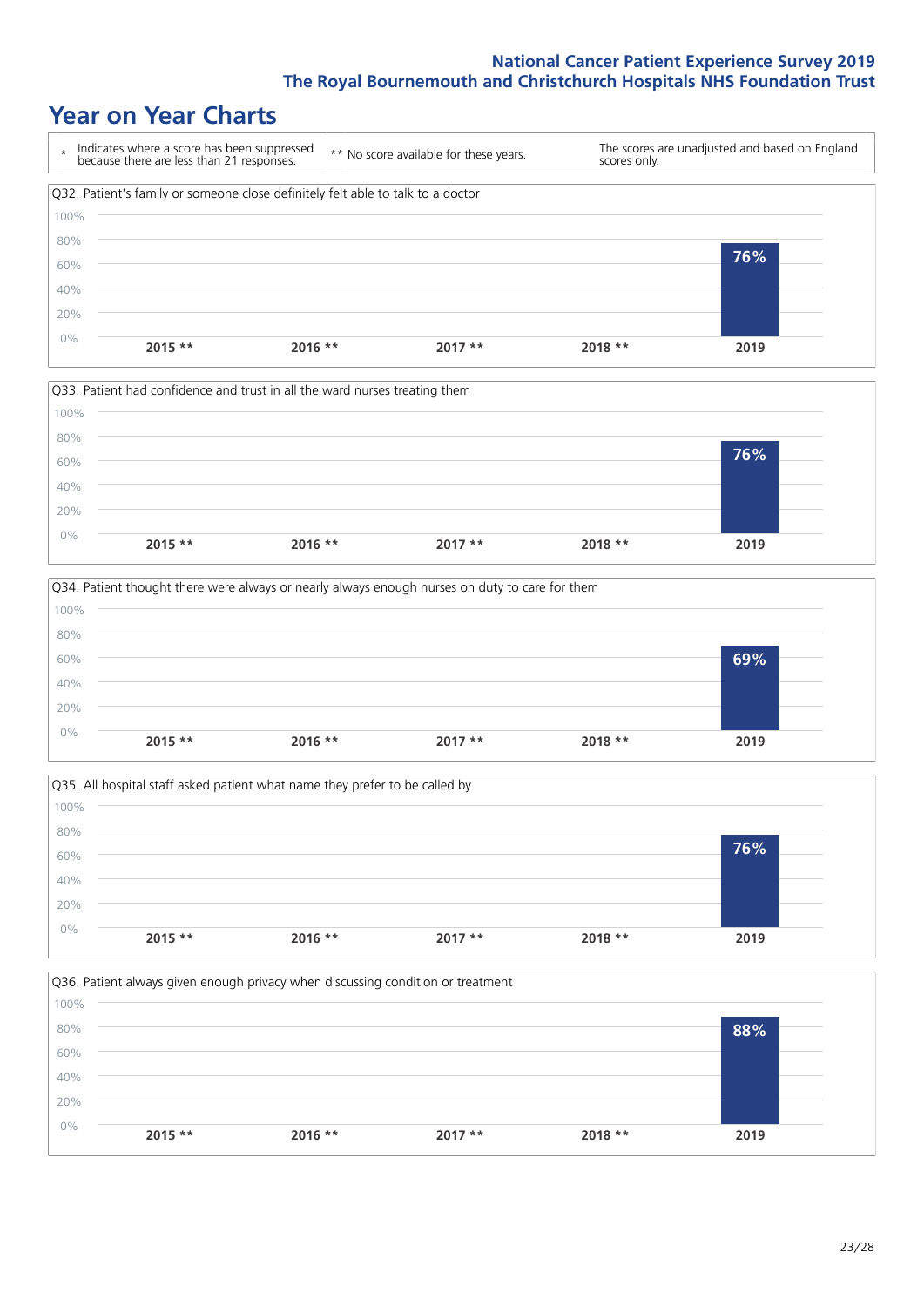### **Year on Year Charts**

| $\star$ | Indicates where a score has been suppressed<br>because there are less than 21 responses.              | ** No score available for these years. |          | scores only. | The scores are unadjusted and based on England |
|---------|-------------------------------------------------------------------------------------------------------|----------------------------------------|----------|--------------|------------------------------------------------|
|         | Q37. Patient definitely found hospital staff to discuss worries or fears during their inpatient visit |                                        |          |              |                                                |
| 100%    |                                                                                                       |                                        |          |              |                                                |
| 80%     |                                                                                                       |                                        |          |              |                                                |
| 60%     |                                                                                                       |                                        |          |              |                                                |
| 40%     |                                                                                                       |                                        |          |              | 57%                                            |
| 20%     |                                                                                                       |                                        |          |              |                                                |
| $0\%$   |                                                                                                       |                                        |          |              |                                                |
|         | $2015$ **<br>$2016$ **                                                                                |                                        | $2017**$ | 2018 **      | 2019                                           |







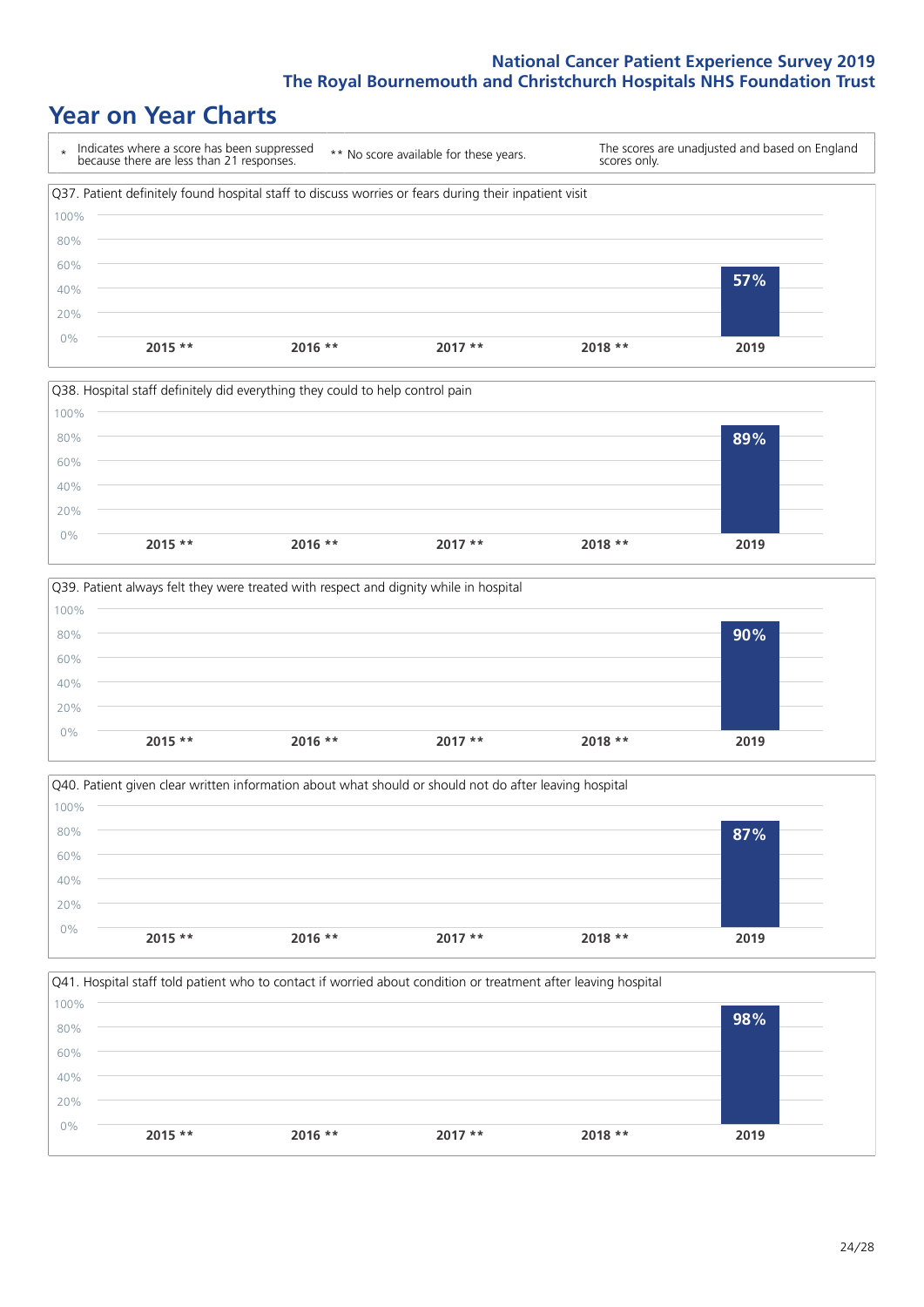### **Year on Year Charts**

\* Indicates where a score has been suppressed because there are less than 21 responses.

\*\* No score available for these years.

The scores are unadjusted and based on England scores only.









Q49. Beforehand patient completely had all information needed about chemotherapy treatment 0% 20% 40% 60% 80% 100% **2015 2016 2017 2018 2019 86% 81% 88% 86% 83%**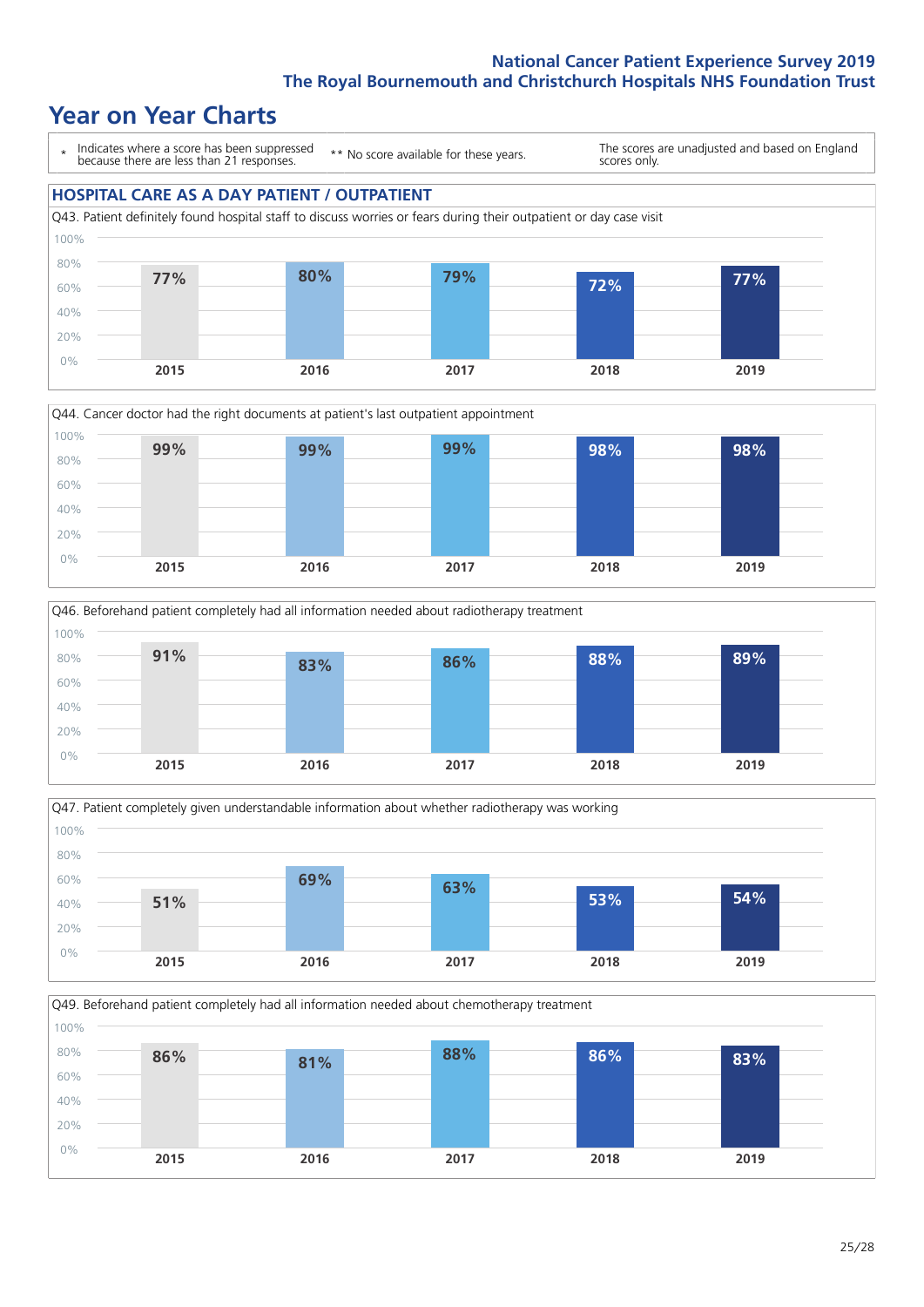### **Year on Year Charts**

\* Indicates where a score has been suppressed because there are less than 21 responses. \*\* No score available for these years. The scores are unadjusted and based on England scores only. Q50. Patient given enough information about whether chemotherapy was working in a completely understandable way 0% 20% 40% 60% 80% 100% **2015 2016 2017 2018 2019 73% 70% 76% 74% 71%**

#### **HOME CARE AND SUPPORT**







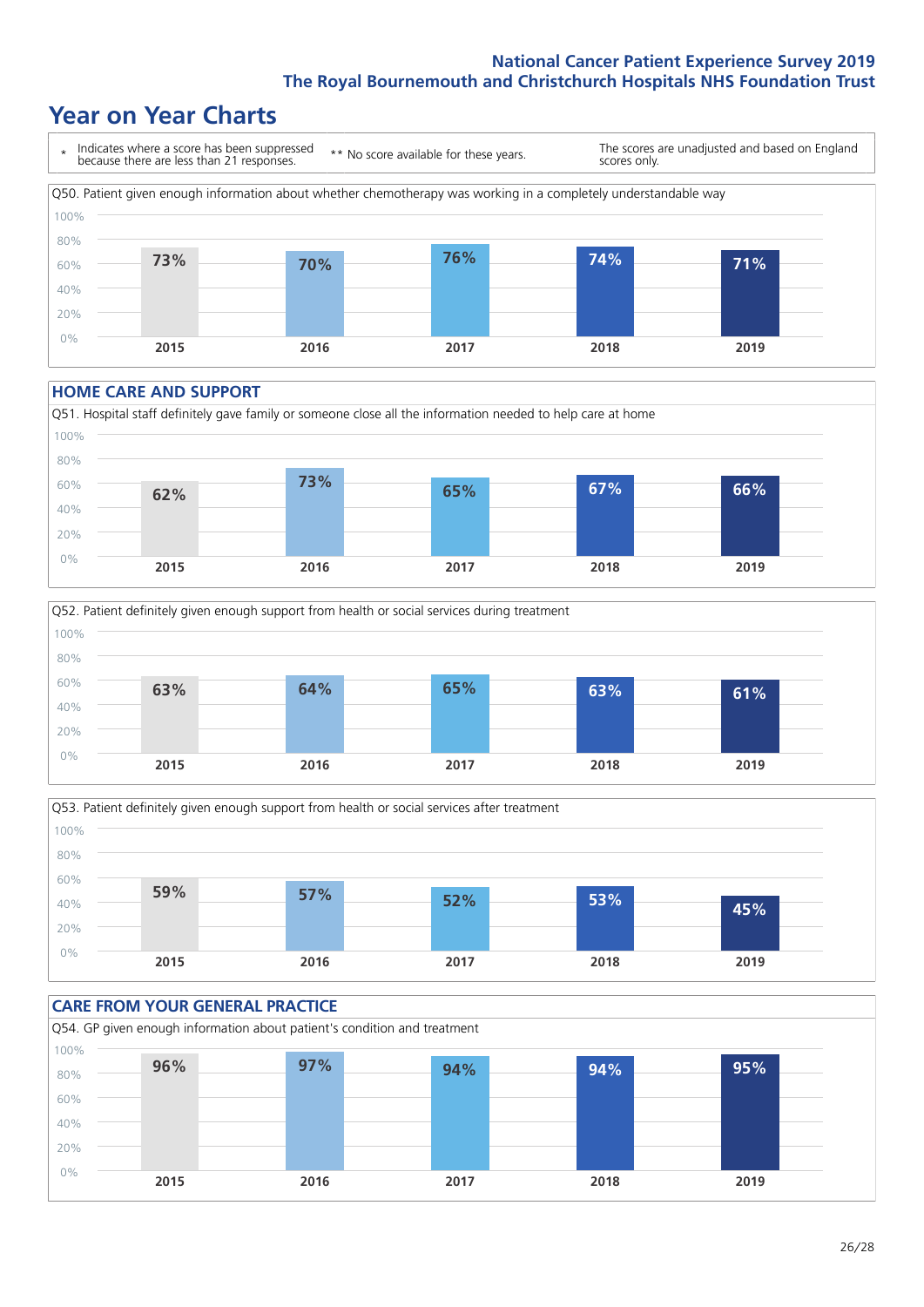### **Year on Year Charts**

\* Indicates where a score has been suppressed because there are less than 21 responses. \*\* No score available for these years. The scores are unadjusted and based on England scores only. Q55. General practice staff definitely did everything they could to support patient during treatment 0% 20% 40% 60% 80% 100% **2015 2016 2017 2018 2019 64% 62% 62% 65% 56%**

#### **YOUR OVERALL NHS CARE**







Q59. Patient felt length of time for attending clinics and appointments for cancer was about right 0% 20% 40% 60% 80% 100% **2015 2016 2017 2018 2019 73% 77% 81% 80% 80%**